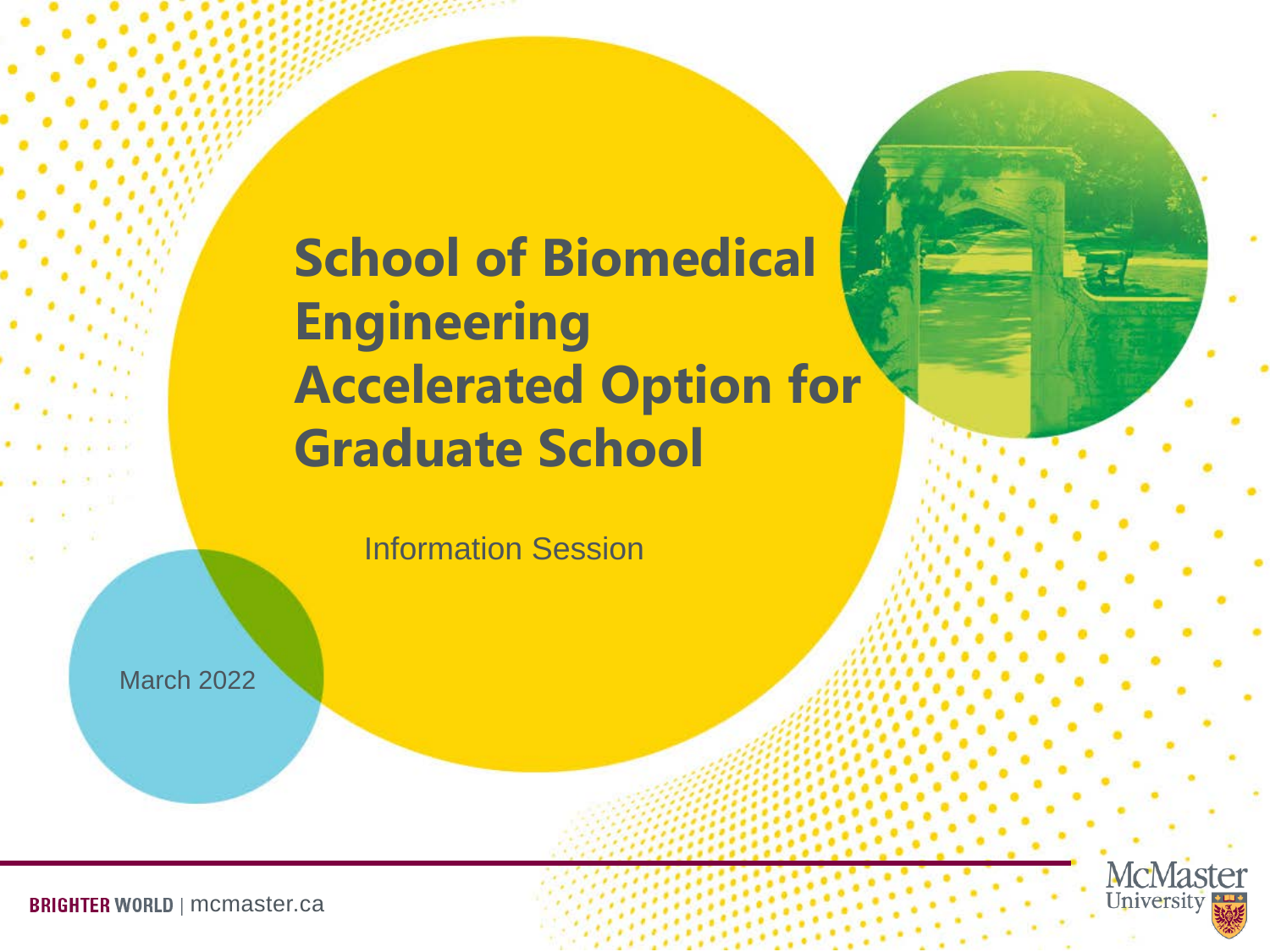### Master of Applied Science (MASc)

Accelerated Option- Complete in 12-months of full-time study

- The MASc. degree is a thesis-based program.
- Academic requirement is a minimum B+ (77 79%), 9 GPA.
- Available to only to McMaster students in the undergraduate 5-year Integrated Biomedical Engineering Health Science (IBEHS) program.
- Application for entry into the accelerated option occurs in the last year of undergraduate studies.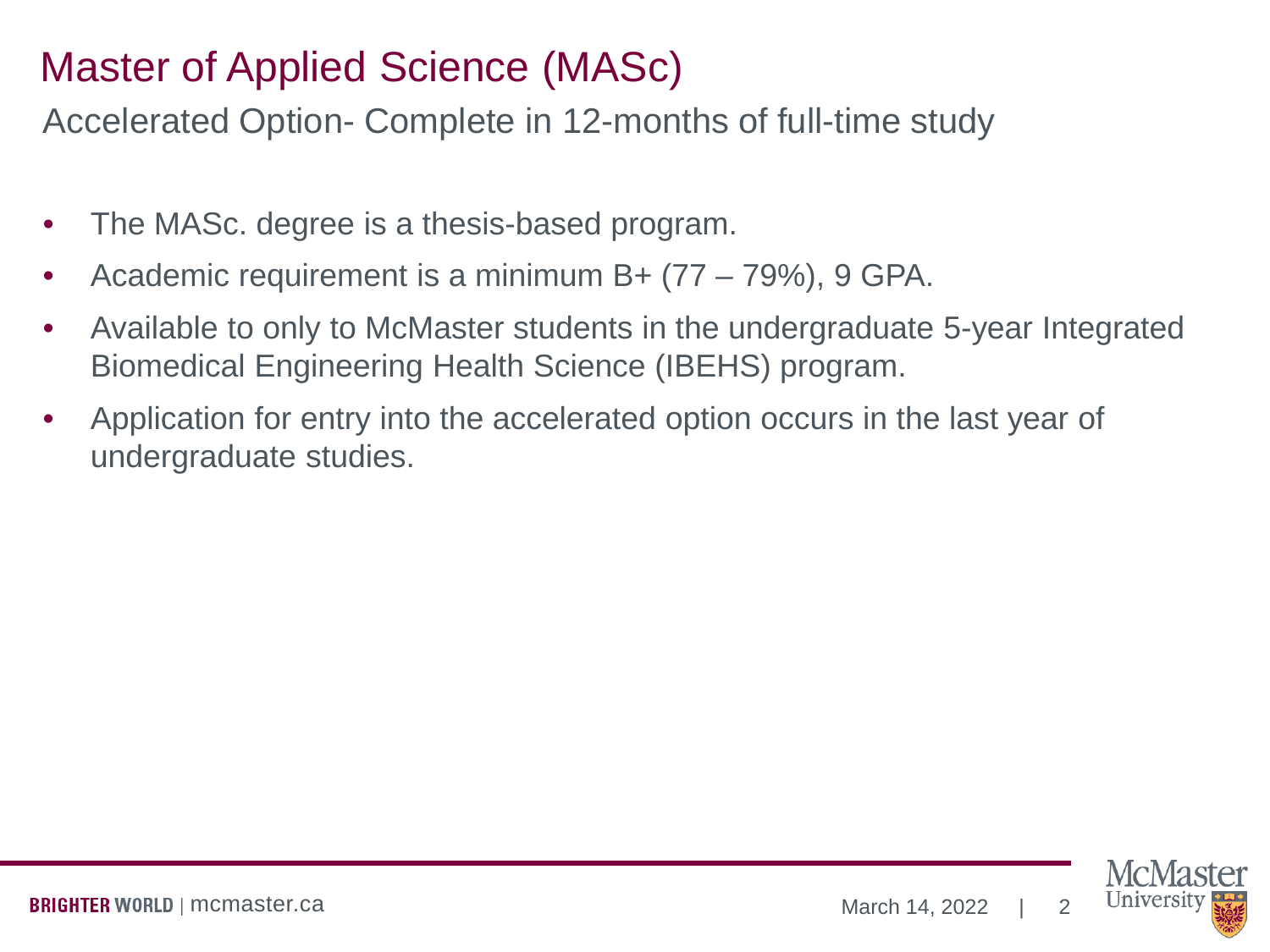### Admission Requirements



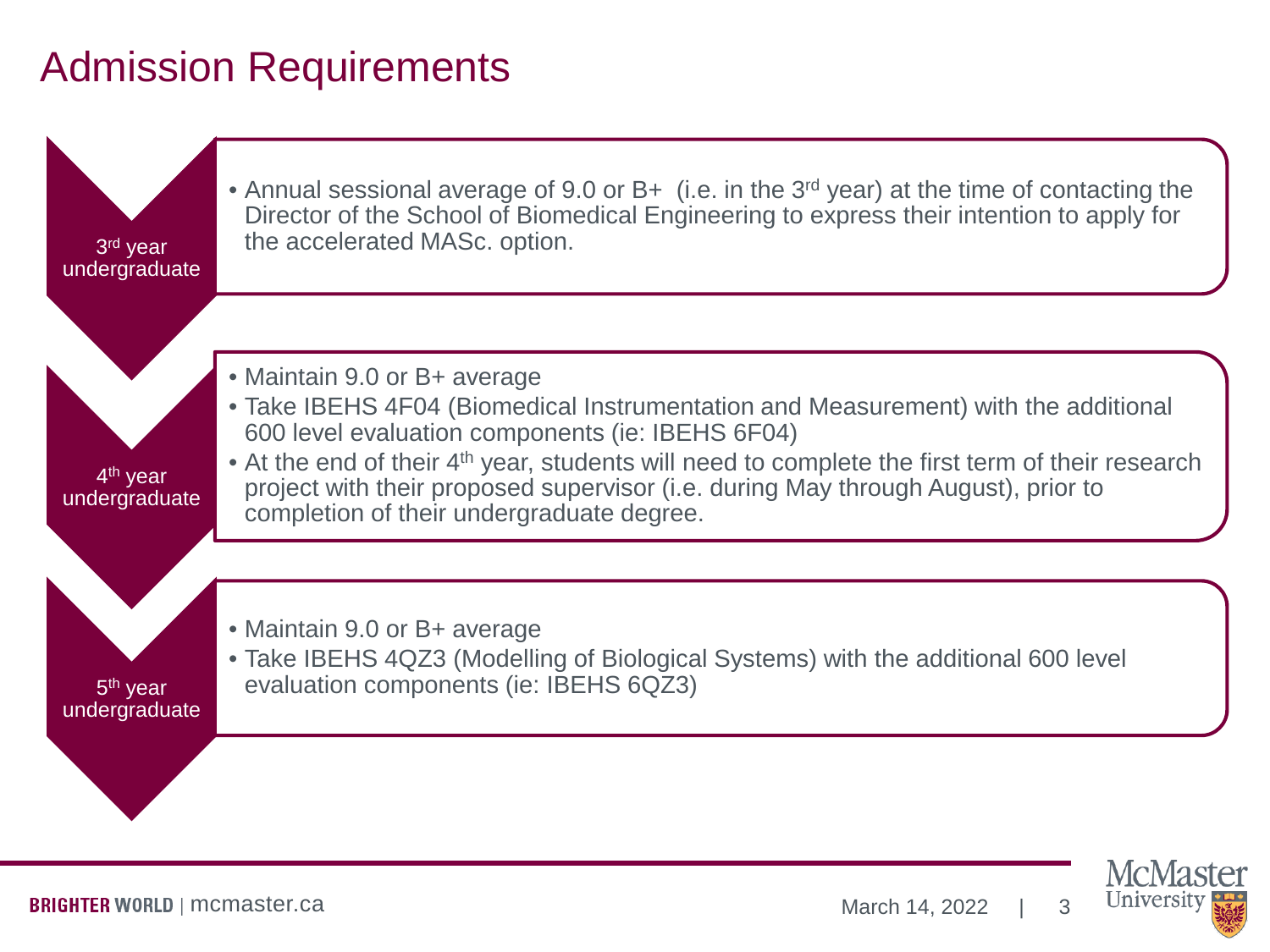### Graduate School Program Structure

- Students will officially start their accelerated MASc in May (after completion of their 5<sup>th</sup> year, and once they have been cleared to graduate) and pursue research through the summer.
- Students would take either core course **Biomed 701** (required by HESE students) in the Fall or [Biomed 706](https://www.eng.mcmaster.ca/msbe/programs/course-listing) (required for Engineering students) in the Winter.
- They would be required to take a **third course, at the 700 level**, which would be decided upon between them and their supervisor.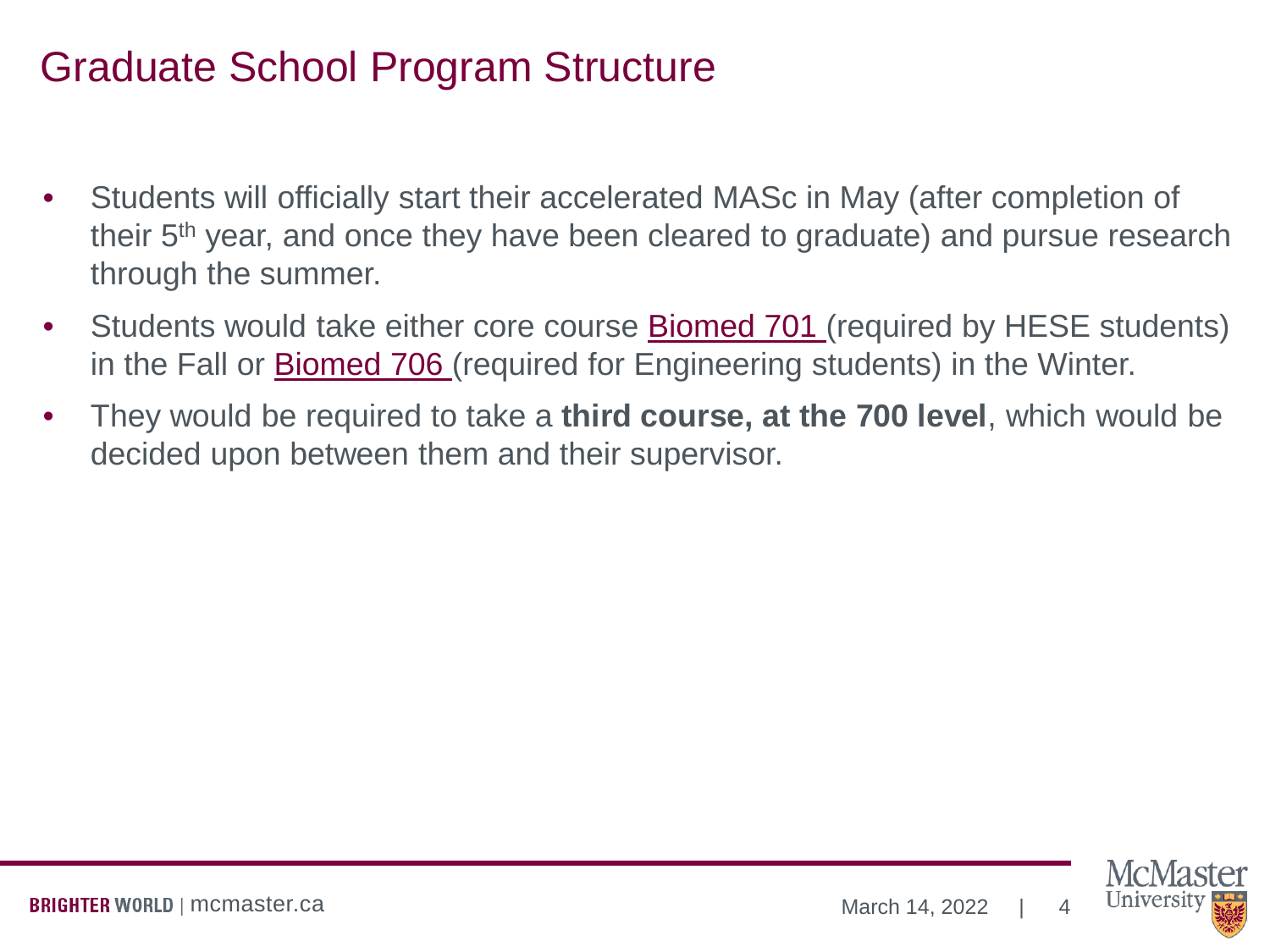### Admission Guide

- Admission is very competitive, so meeting/surpassing the minimum requirements does not guarantee admission to this program. Many variables are considered when the School of Biomedical Engineering is making a decision to recommend an applicant for admission, some of which include: research fit; available funding; the applicant's statement of interest; the applicant's specific industry/research experience outlined in their resume/CV; and the applicant's reference reports.
- Determine if you meet our minimum eligibility requirements; you can do this yourself by reviewing the Admission Requirements tab.
- Students entering the Accelerated would start their program in May. The deadline t have your application complete is February 30 for Canadians and October 1 for International students.
- The caveat for international applicants: we recognize that you may need a number of months to obtain a student visa after a final decision of admission is made; therefore, we recommend that you take that timing into consideration when you apply.
- In preparation for your application, you should decide on a list of prospective supervisors (as the application will allow you to indicate up to three).

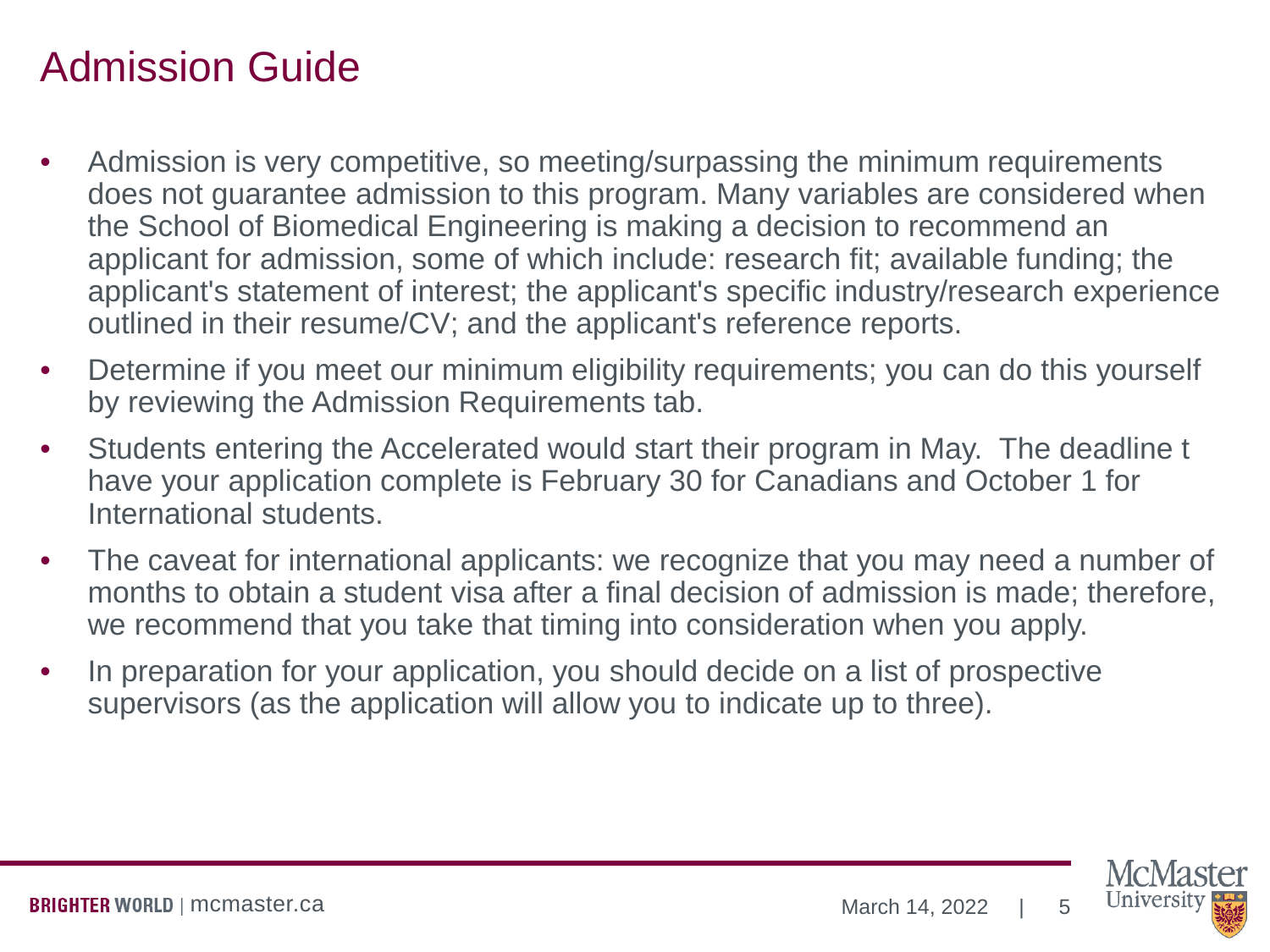### Admission Guide

- It is recommended that you review the bios and research of our faculty members before applying to identify Areas of Research and projects that align with your interests and experience. At this point, you may wish to reach out to your chosen faculty member(s) by email to generate their interest. In your initial communication with faculty members, you should offer a brief introduction sharing your research interests and explain how you expect your education and experience will contribute to their research. It is recommended that you attach your curriculum vitae for reference. Electronic transcripts may be attached for further support.
- After you have decided on a list of prospective supervisors, area(s) of research, and term of study, you can start to prepare your documents for your online application. To ensure that nothing is overlooked, please refer to the Documents Checklist tab.
- For instructions on how to construct your application, please see the How to Apply tab found on the [Accelerated Option w](https://www.eng.mcmaster.ca/msbe/programs/degree-options/masc/accelerated-option)eb site.

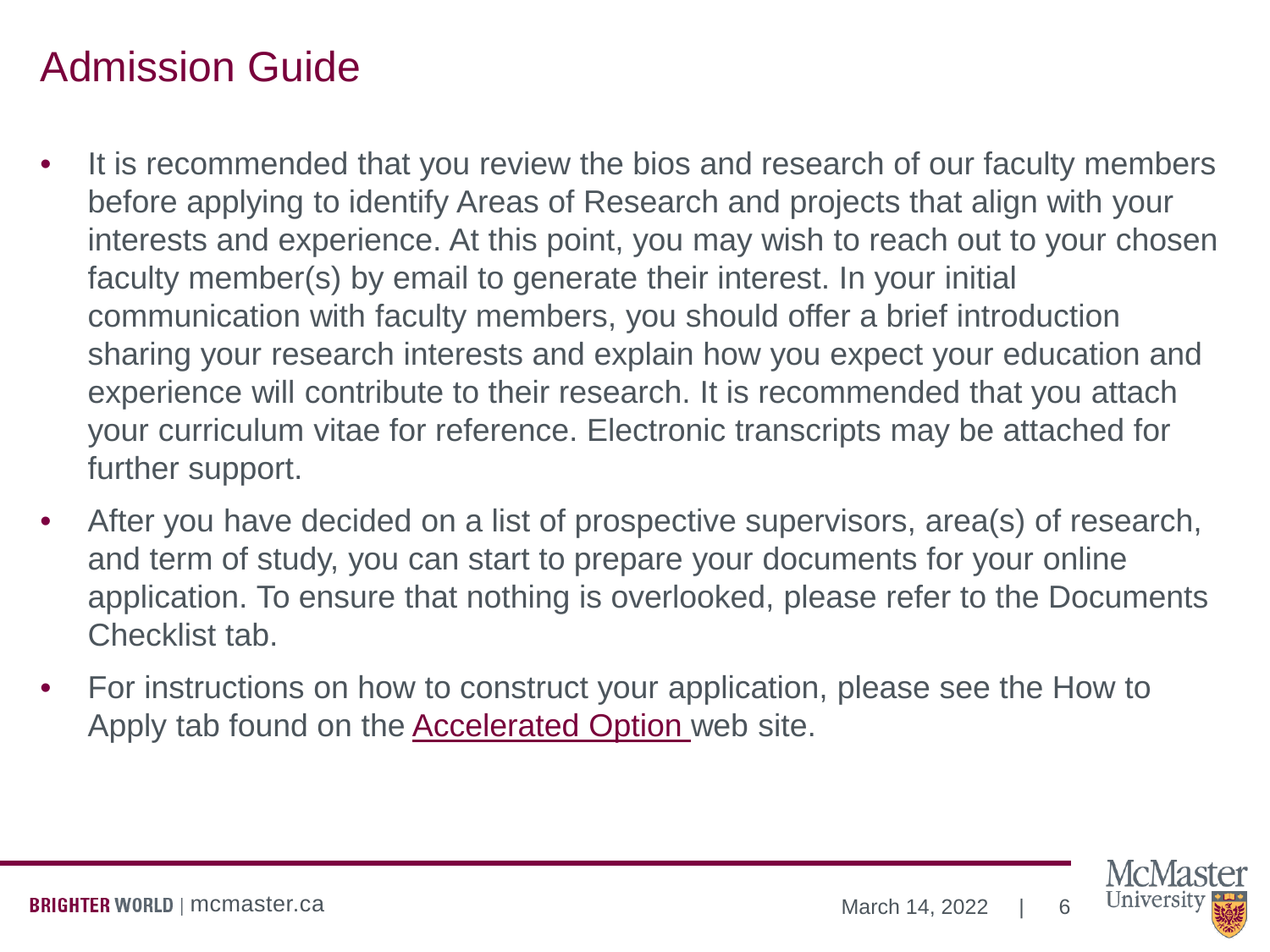# Program Chart



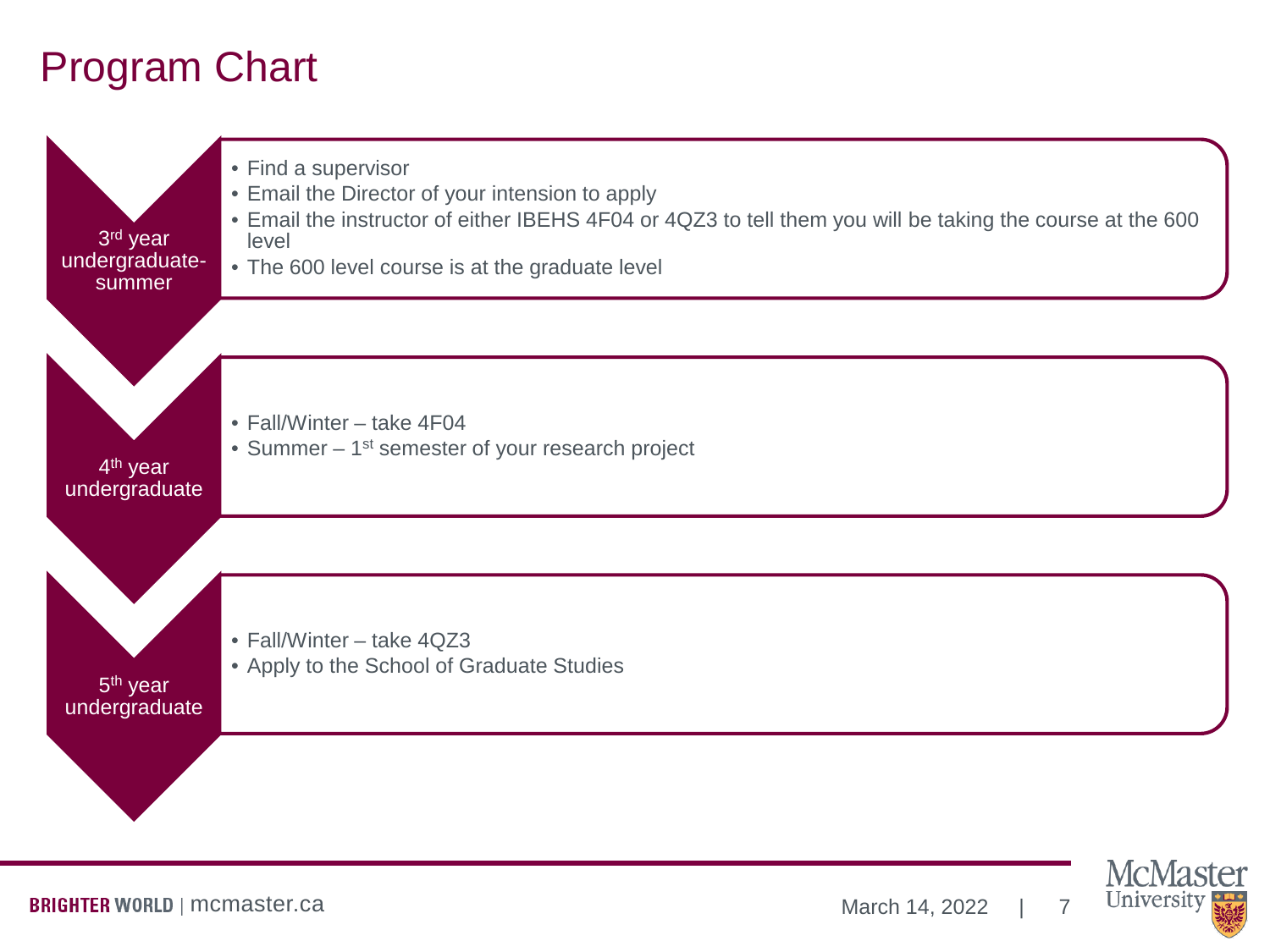# Program Chart: One Year Master Graduate Program



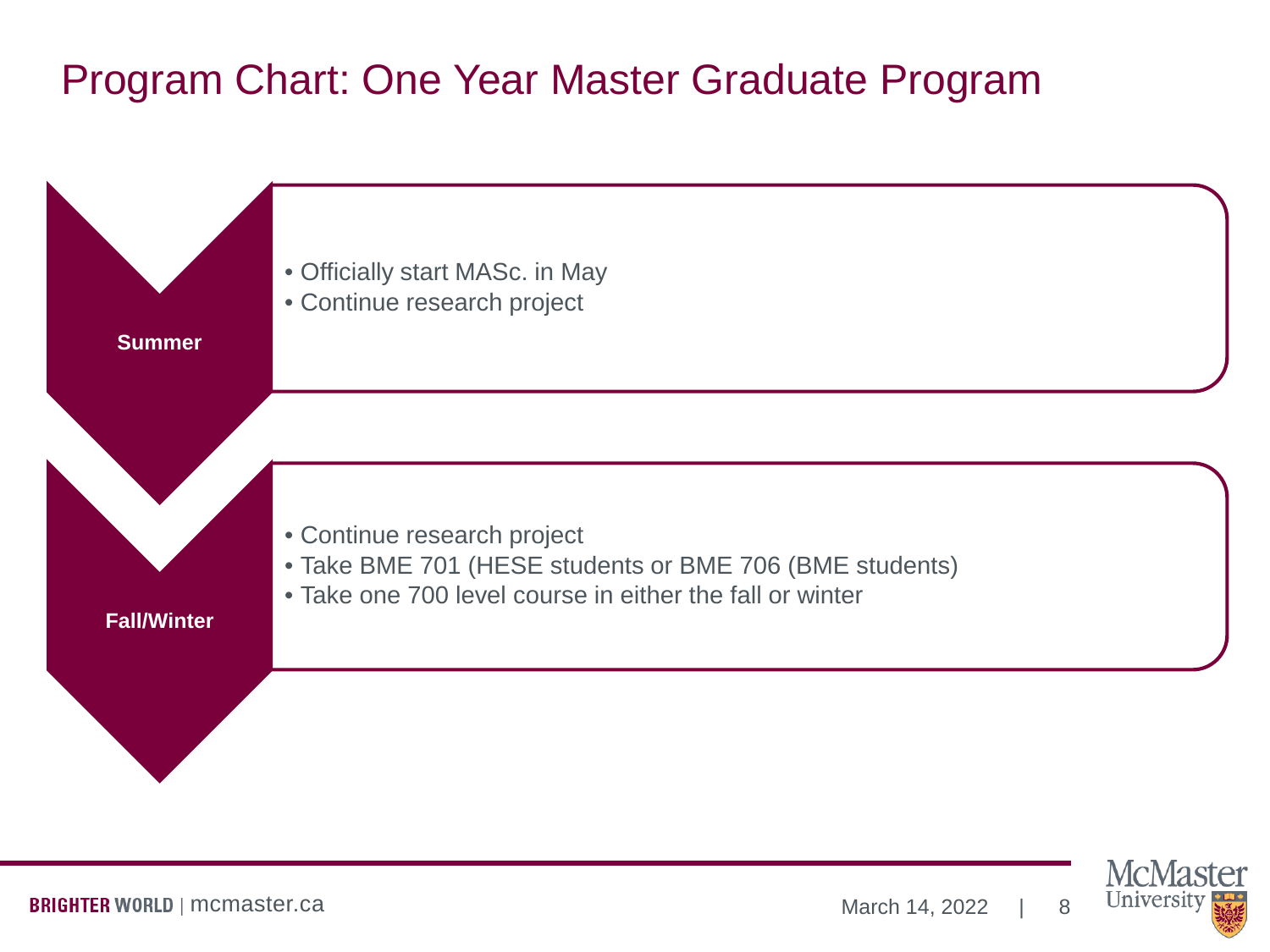# Program Chart: Three Year PhD Graduate Program



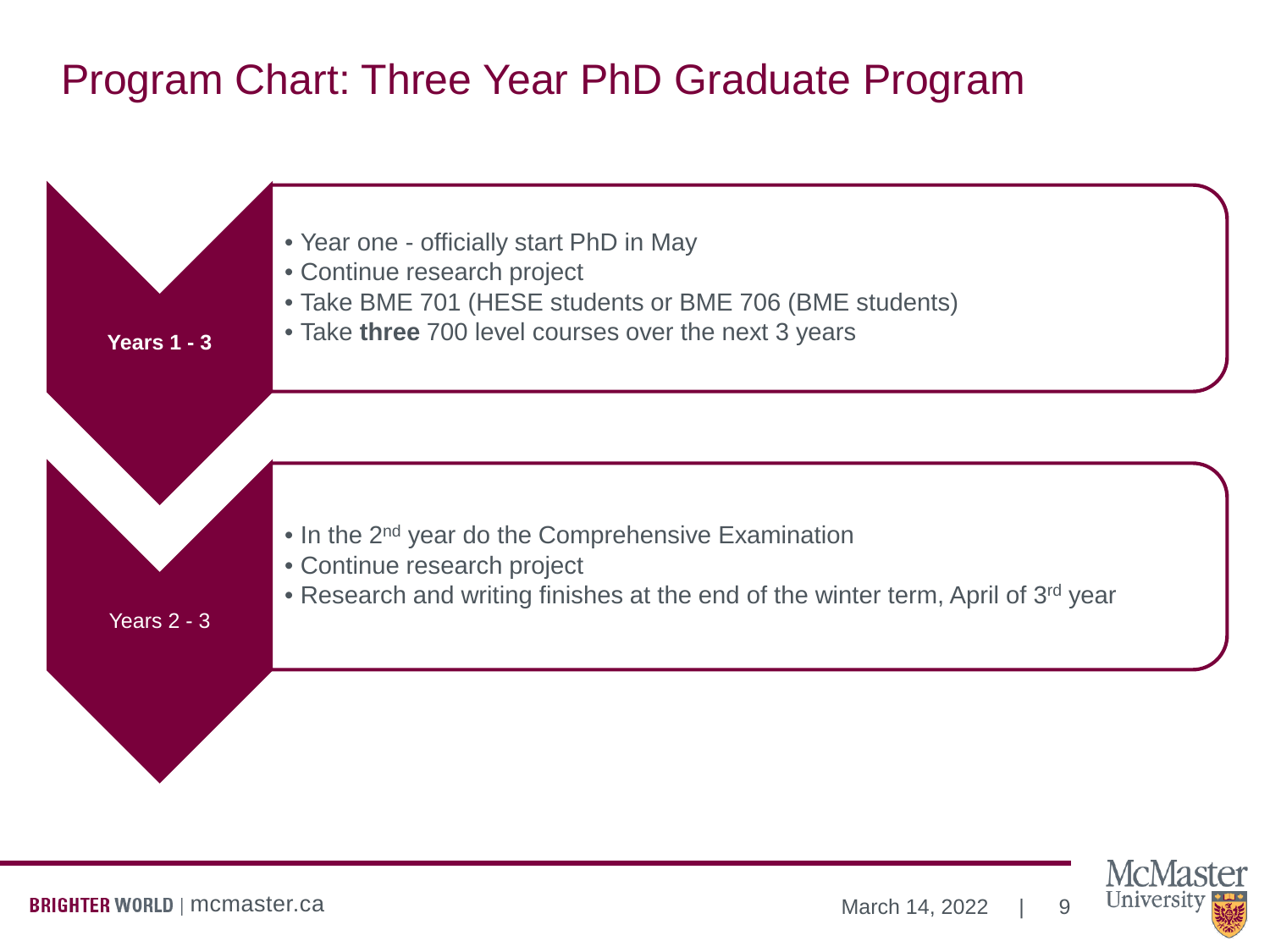### Direct to PhD Option

- Applicants must have a sessional average of **11.0 or A** (i.e. in their 3rd year) at the time of contacting the Director of the School of Biomedical Engineering to express their intention to apply for this option.
- Students will need to maintain 11 or an A average until undergraduate degree completion.
- Students would follow the same schedule as the MASc. option, however, they would extend the degree by at least 2 extra years (for a total of 3 years, postundergraduate studies).
- Students would need an additional **three 700 level** courses beyond the one 600 level and one core course **(total of 5 courses).** This option would be available only to McMaster IBEHS undergraduate students.
- Enrolled students would be required to take **3 other courses**, at the 700 level, which would be decided upon between them and their supervisory committee.

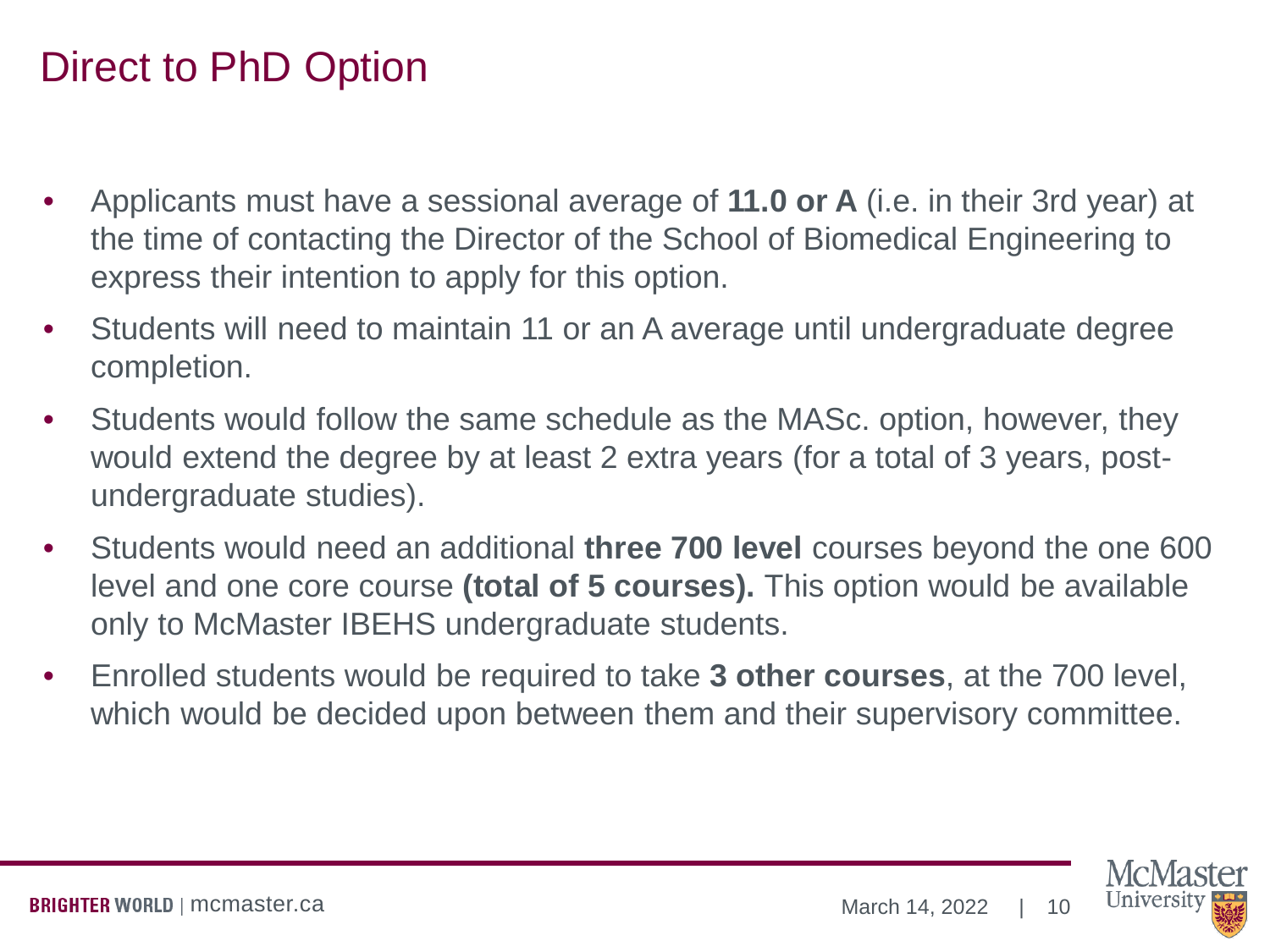# How To Apply

- Students must apply to Graduate Studies by the end of the final year of their undergraduate program and are expected to begin in May of the year they graduate. They will need to follow the normal application procedures of Graduate Studies and must meet the requirements of both the School of Biomedical Engineering and the School of Graduate Studies. Entry into the MASc program under the accelerated option must occur less than one year upon completing one's undergraduate degree and must meet the same requirements for admissions as other candidates.
- The School of Graduate Studies (SGS) at McMaster University uses an online graduate application system; for instructions on how to apply, please visit <http://graduate.mcmaster.ca/academic-services/how-apply>
- Deadline to apply for May:
	- <sup>o</sup> Domestic: February 30, International: October 1,

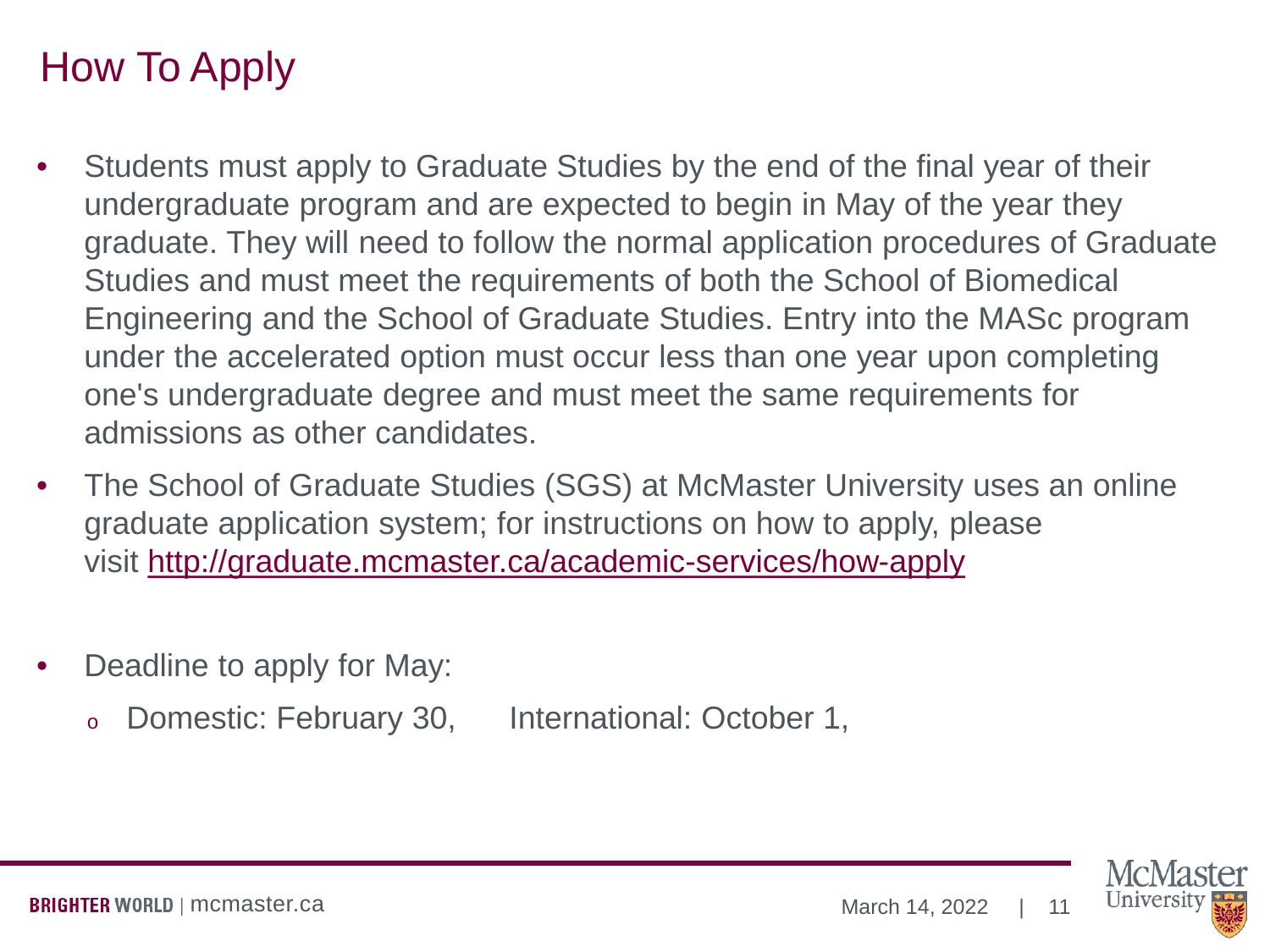### Document Checklist

- **NOTE:** a complete application is required for review; applications deemed incomplete will not be reviewed. To ensure that your application is complete, please review this checklist of the required documents that you must upload into your application before you apply. Details on each item are provided below.
- Statement of Interest 1 page indicating your research interest
- Resume/CV
- 2 Academic Reference Letters
- PDF of Current Academic Transcripts
- Proof of Permanent Resident Status (if applicable)
- ELP English Language Proficiency (TOEFL/IELTS) Scores (if applicable)

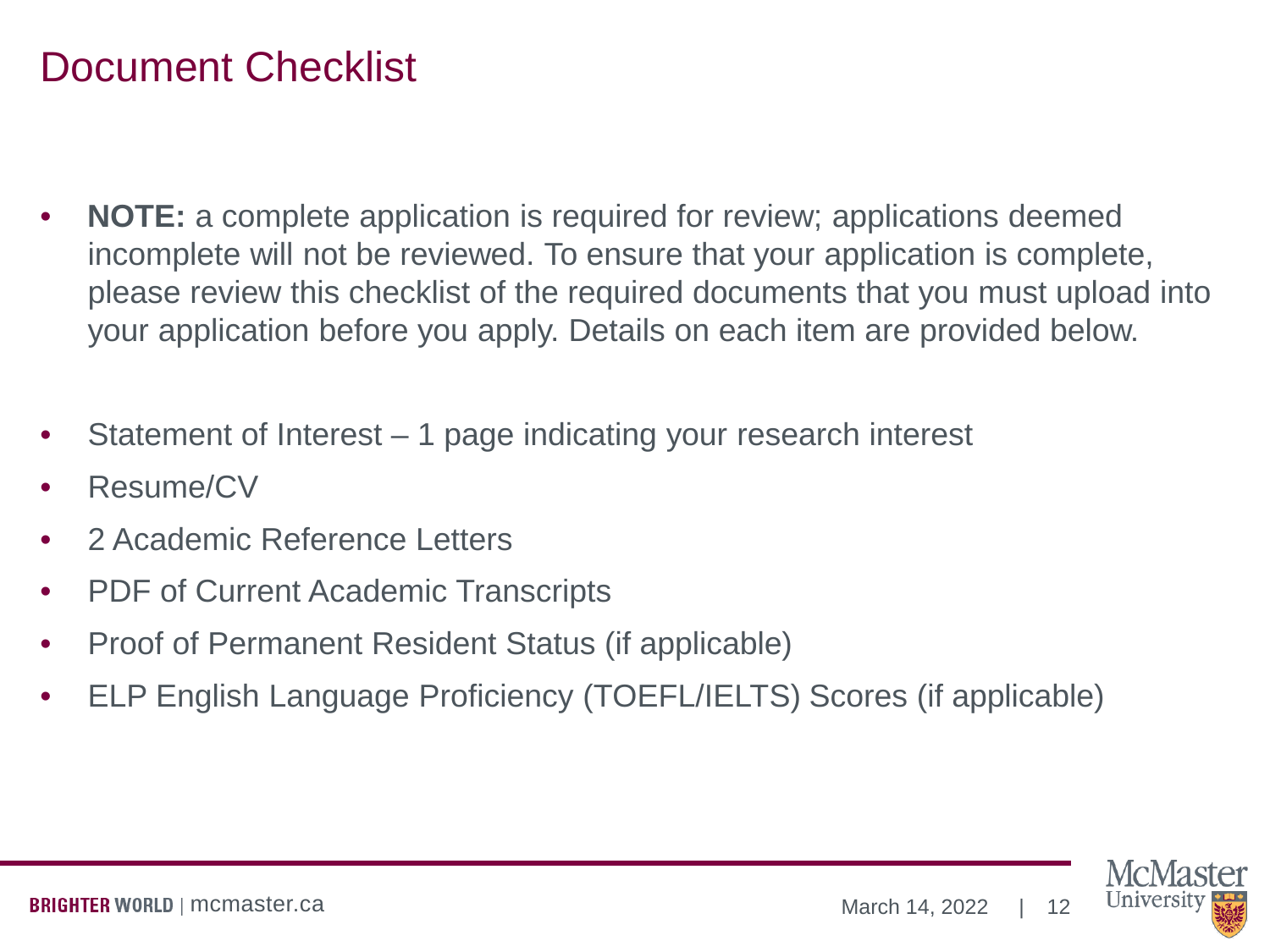# Additional Graduate Program Requirements

#### **Seminar Requirement**

- Students must present one seminar (at a department seminar or at an International Conference) on the research they have carried out while enrolled in the program.
- In Spring, BME runs a 2 day Symposium as a venue for students to present. Attendance is mandatory. Another option is the METRIC conference, usually held in the fall and organized by the EGS, Engineering Graduate Society.

#### **Supervisory Committee Meeting – Annual Requirement**

- Within 12 months must meet with their supervisor plus 2 members. 1 member must be a faculty member in BME.
- Accelerated students should do around the half-way point approximately 6 months.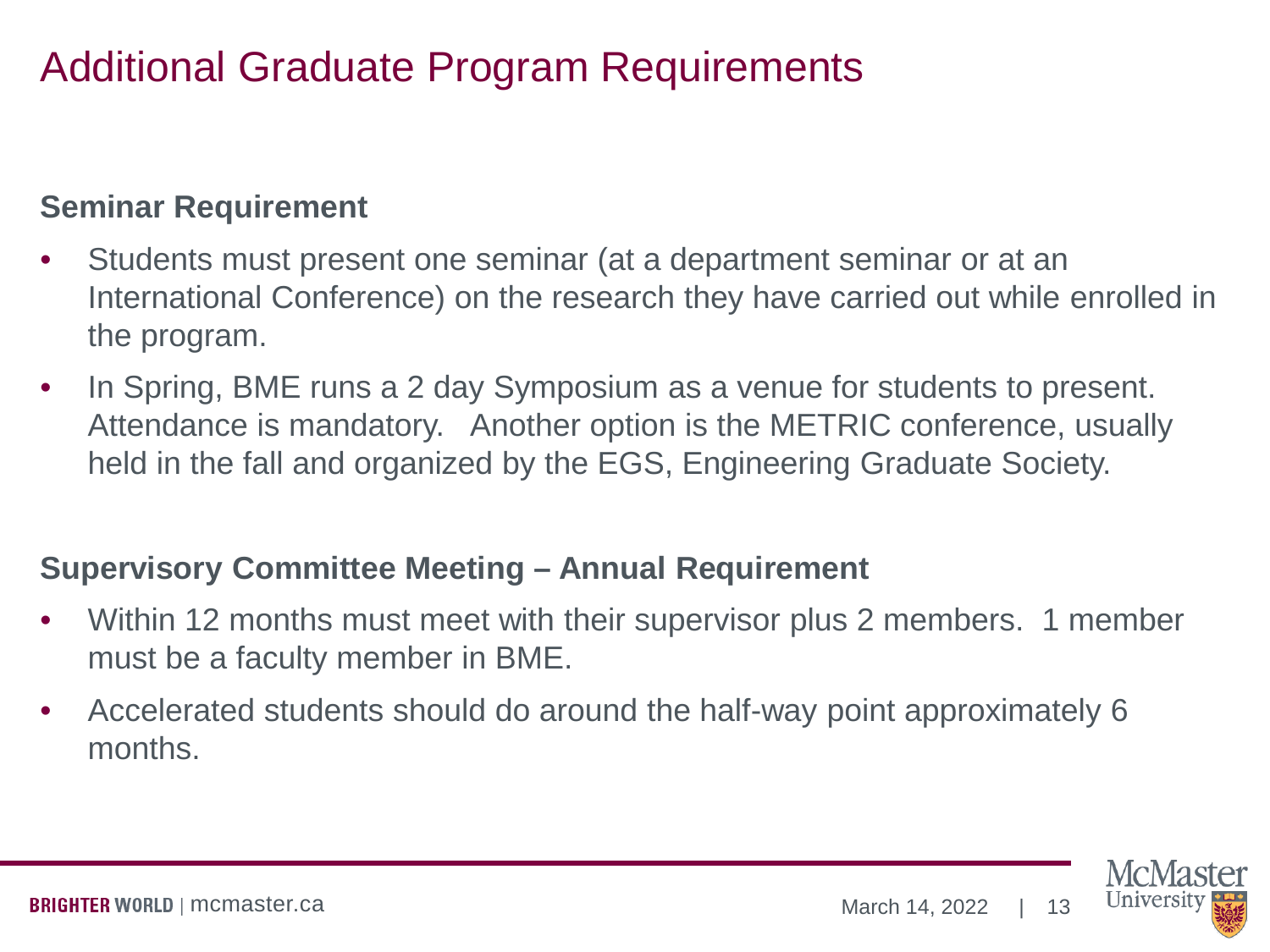# Additional Graduate Program Requirements

#### **CARP – Career Planning Milestone Training & Report**

- <sup>o</sup> Engineering students need to attend a seminar on career and job searchrelated skills.
- <sup>o</sup> Your attendance and participation at this seminar is required in order to complete your degree.

#### **Defense**

• Completed by the 12 month of your program.

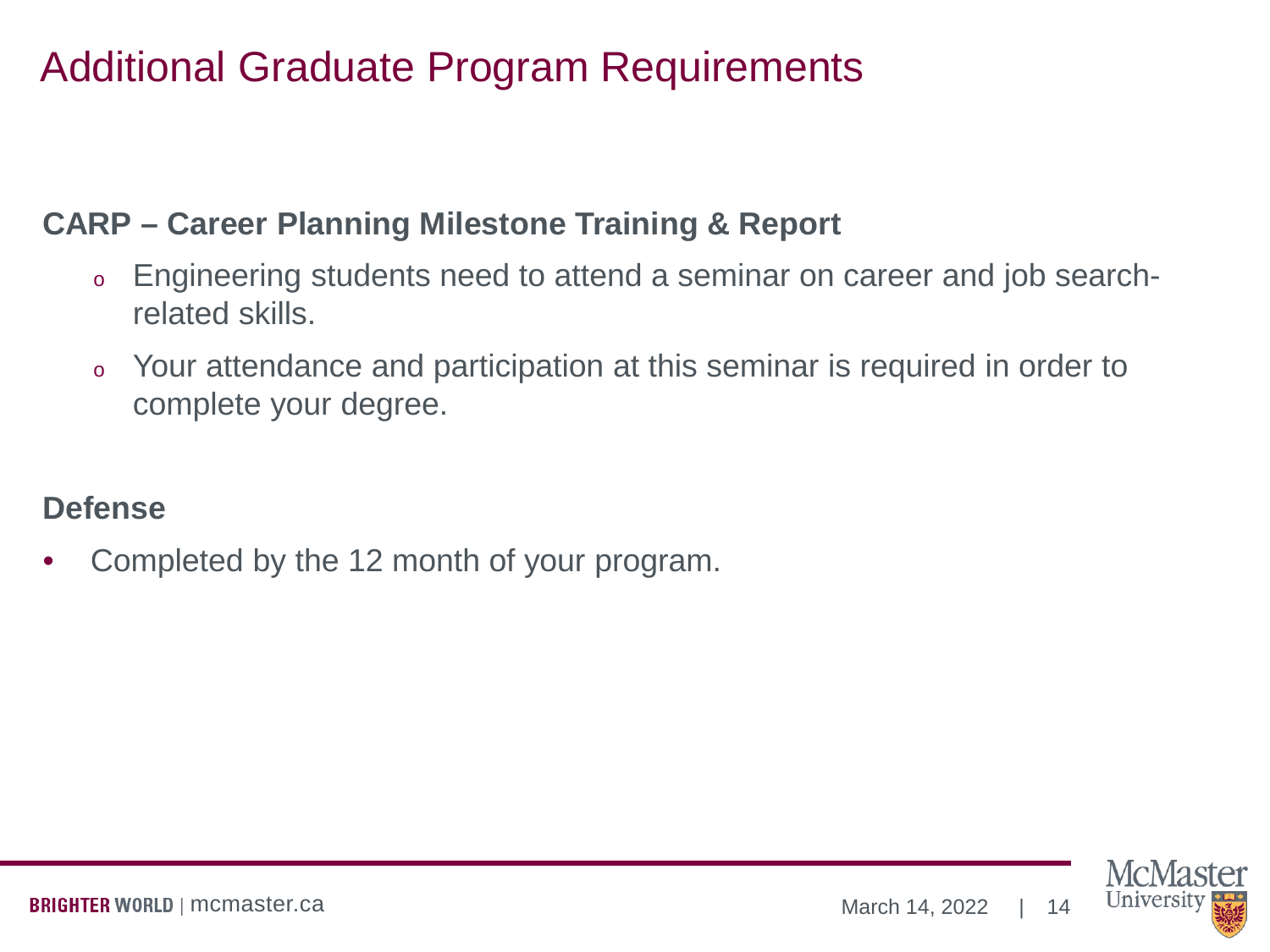# Tips to Finding a Supervisor

Here are some tips to find a supervisor for your graduate studies.

- 1. Visit the SBME faculty page (<https://www.eng.mcmaster.ca/msbe/people/faculty>) to see the supervisors within the School of Biomedical Engineering. Look for supervisors that are doing research in your field of interest.
- 2. Contact the potential supervisor you are interested in before or after you have completed your application. Best methods of contact will depend on the professor, which include emails, phone calls, or in person meetings. Professors are busy and you might have to reach out a couple times before you get a response.
- 3. Set a meeting with your potential supervisor. It is important to meet with your supervisor to understand each other expectations.
- 4. Ask your potential supervisory if you can internship in their lab. This will help you get research experience and help you know if you will like the research.

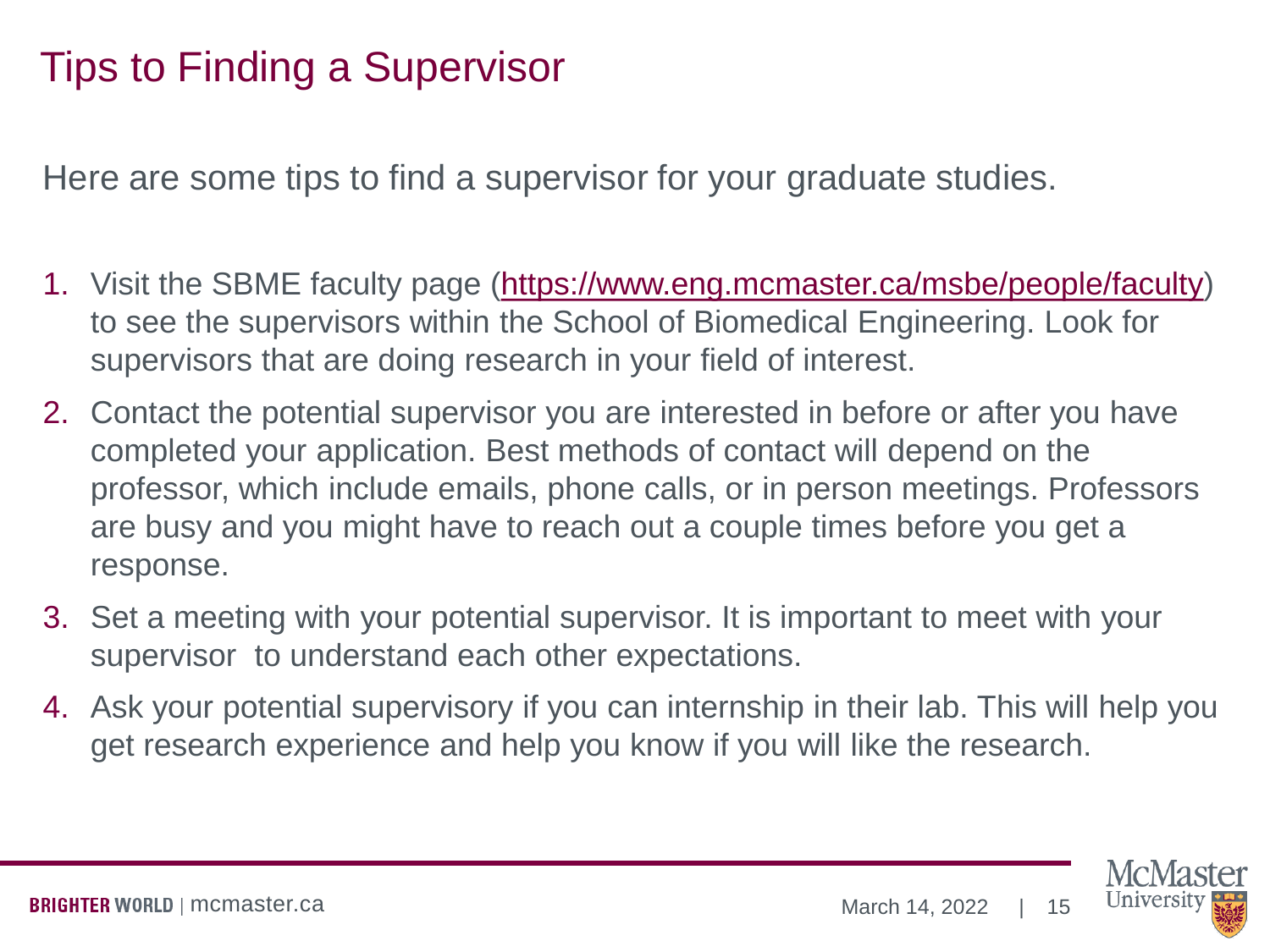- On the BME web site, we have 2 FAQ's posted and a video.
	- Check our [Resources](https://www.eng.mcmaster.ca/msbe/resources#graduate-students) page under Graduate Students. See the file 'More FAQ's About the Accelerated Program'
	- Additional FAQ's can be found on the Accelerated Option [FAQ's](https://www.eng.mcmaster.ca/msbe/programs/degree-options/masc/accelerated-option#tab-3) page.
	- Video recording of an Accelerated Information Session we ran in September 2019. Hosted by Dr. Hubert deBruin and Dr. Mike Noseworthy.

Accelerated Program Information Session Video - PC: #4QnA@%@

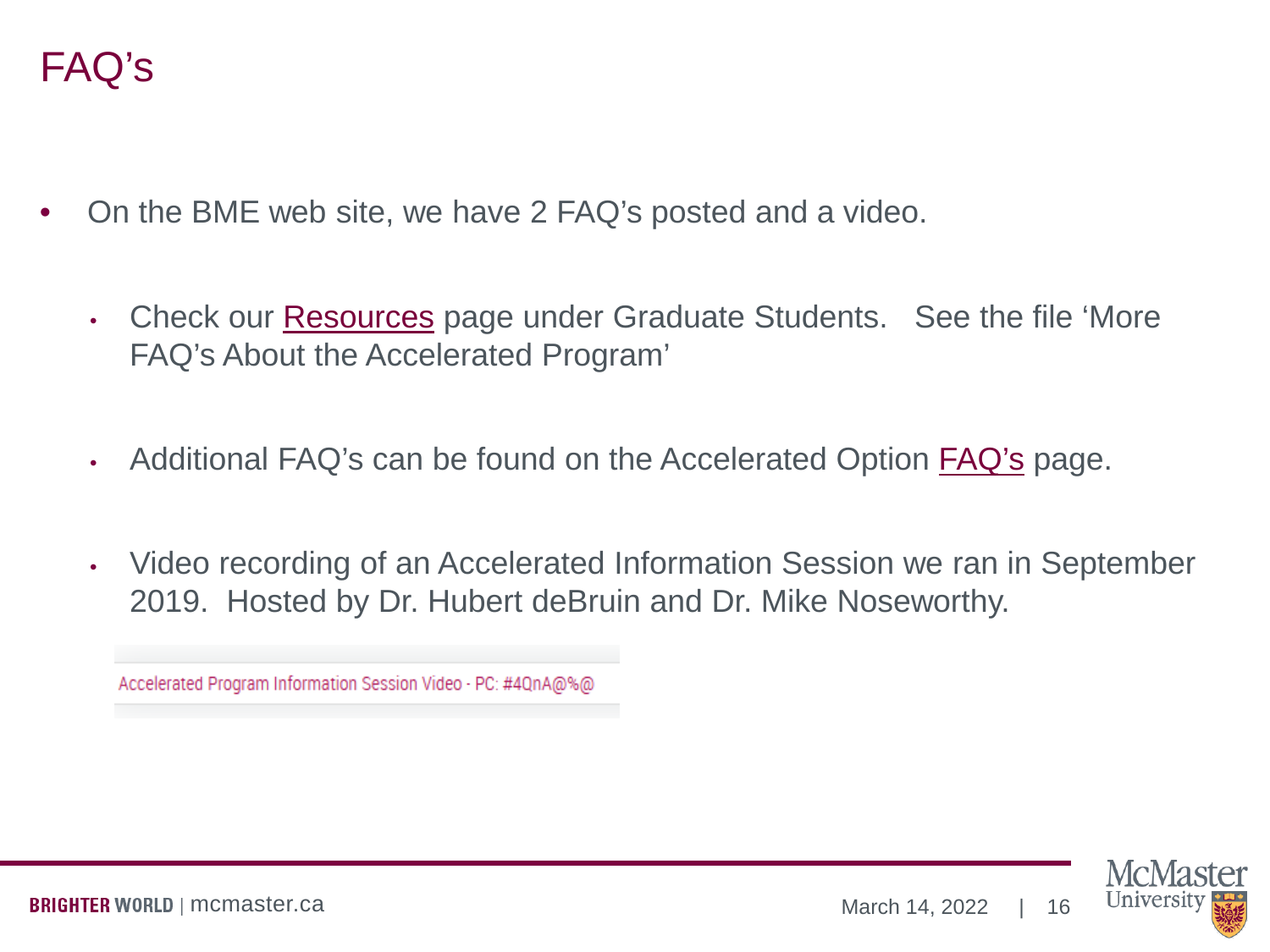- **Will projects or courses from 5th yr continue into the masters?** No, you'll need to have completed your undergraduate requirements completely before you will be cleared to graduate.
- **Would HESE student be able acquire sufficient background knowledge to partake in this program?**

Yes. We have had a great number of students over the years with biological sciences based backgrounds.

- **Can your supervisor not be from McMaster?** No.
- **If we choose to take a year off for Co-op, how does that impact the timeline of the accelerated masters program? Would we still have to find a supervisor the summer after 3rd year if we plan on going on Co-op in 4th year?**

You could wait until your return to the start of your 4th year before you start your search. You have to have a supervisor prior to starting your Master's, it doesn't really matter when you start your search.

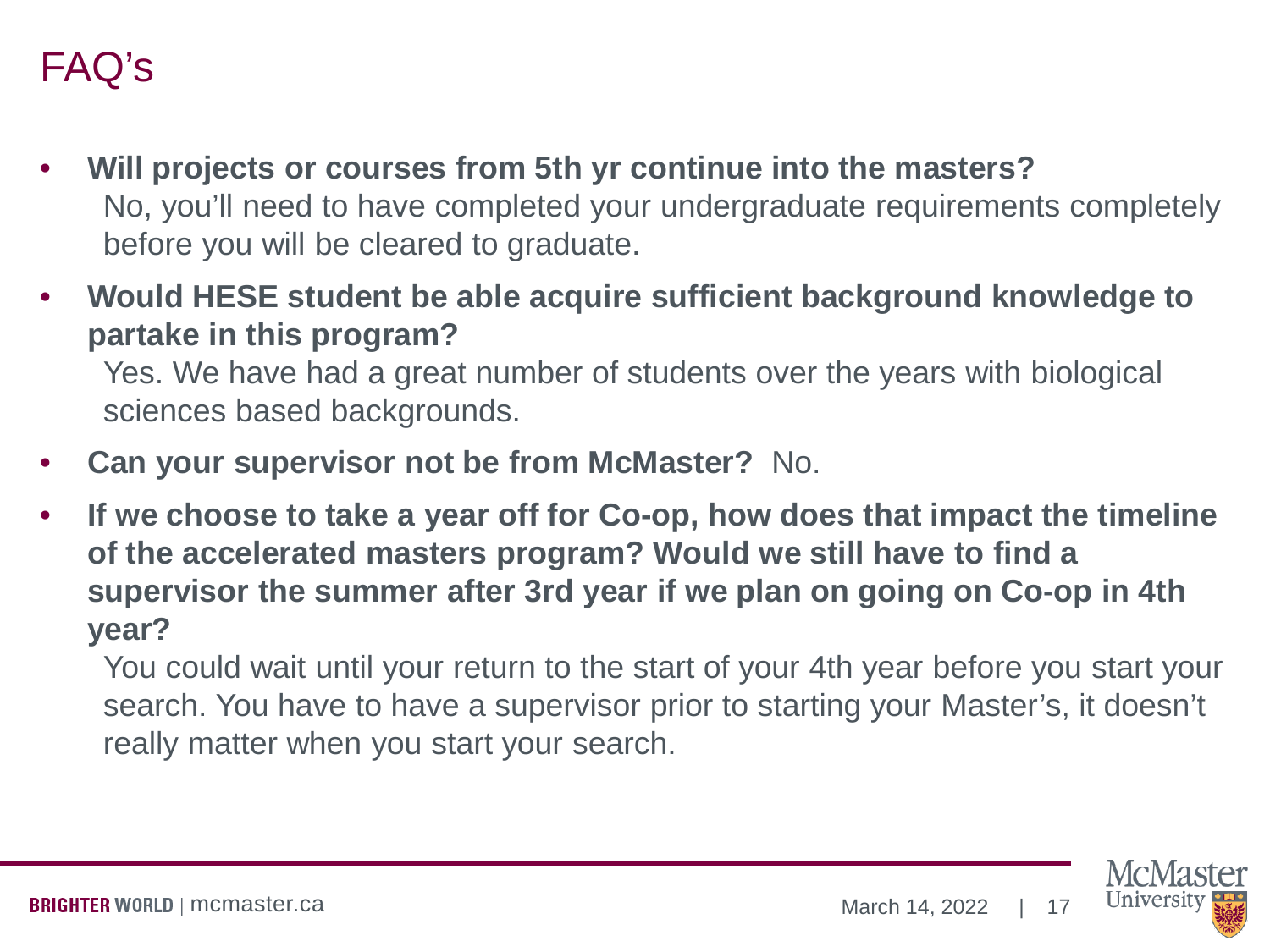• **What is the difference between the application/expectations for the PhD and the MASc programs?** 

The application process is the same for both programs. The requirements/milestones differ between the 2 programs. See the BME Graduate Students Requirements/Milestones Checklist found on our [Resources](https://www.eng.mcmaster.ca/msbe/resources#graduate-students) page.

• **Would it be possible to complete part of the masters in an industry position/job?**

No, you are required to take courses and do research during the 12 months.

• **Which professors can we ask to be our supervisors? Can they be part of our Stream department (i.e. Chemical Eng)?**

A good number of the faculty members in the Faculty of Engineering are currently Associate Members of BME. Furthermore, there are also members of the Faculty of Health Sciences and Faculty of Sciences who are also members and are eligible to supervise you as a graduate student in BME (check our faculty website for current membership). You are welcome to approach any faculty member in Engineering, FHS or anywhere on campus. If they agree to supervising a project with you, we will invite them to become an Associate Member of the School, if they are not members already. They are required to be a part of the School in order to supervise graduate students..

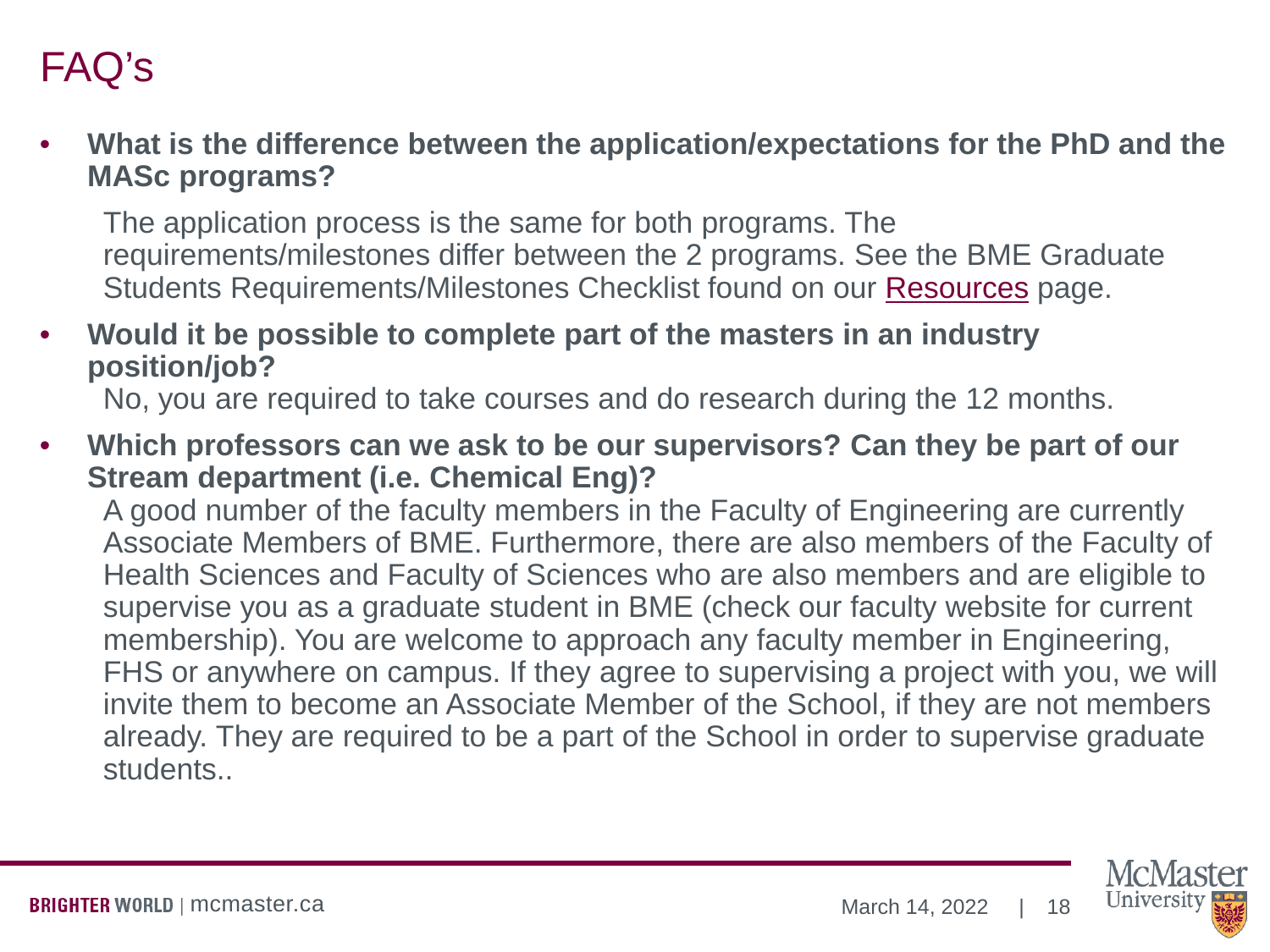• **By when do we have to find a supervisor by and do they have to be in the school of biomedical engineering?**

You need to have a supervisor in place before you begin your first summer of research. As mentioned above, if they are not associate members of BME we will invite them to be.

• **There is a direct Ph.D. route for students who had an average higher than an 11.**

Yes the Direct Entry to the PhD. requires a minimum of an 11 in your last 2 years.

• **Is it possible to choose the Master's route first and then if I change my mind, switch into the Ph.D. program or if I choose Master's then I would have to do the normal Ph.D. route?**

The option to transfer to a PhD is not possible in the accelerated program. In our regular Master's program, a student needs to have completed a minimum of 12 months (full time) before they can request a transfer to PhD. This minimum has been set by the School of Graduate Studies.

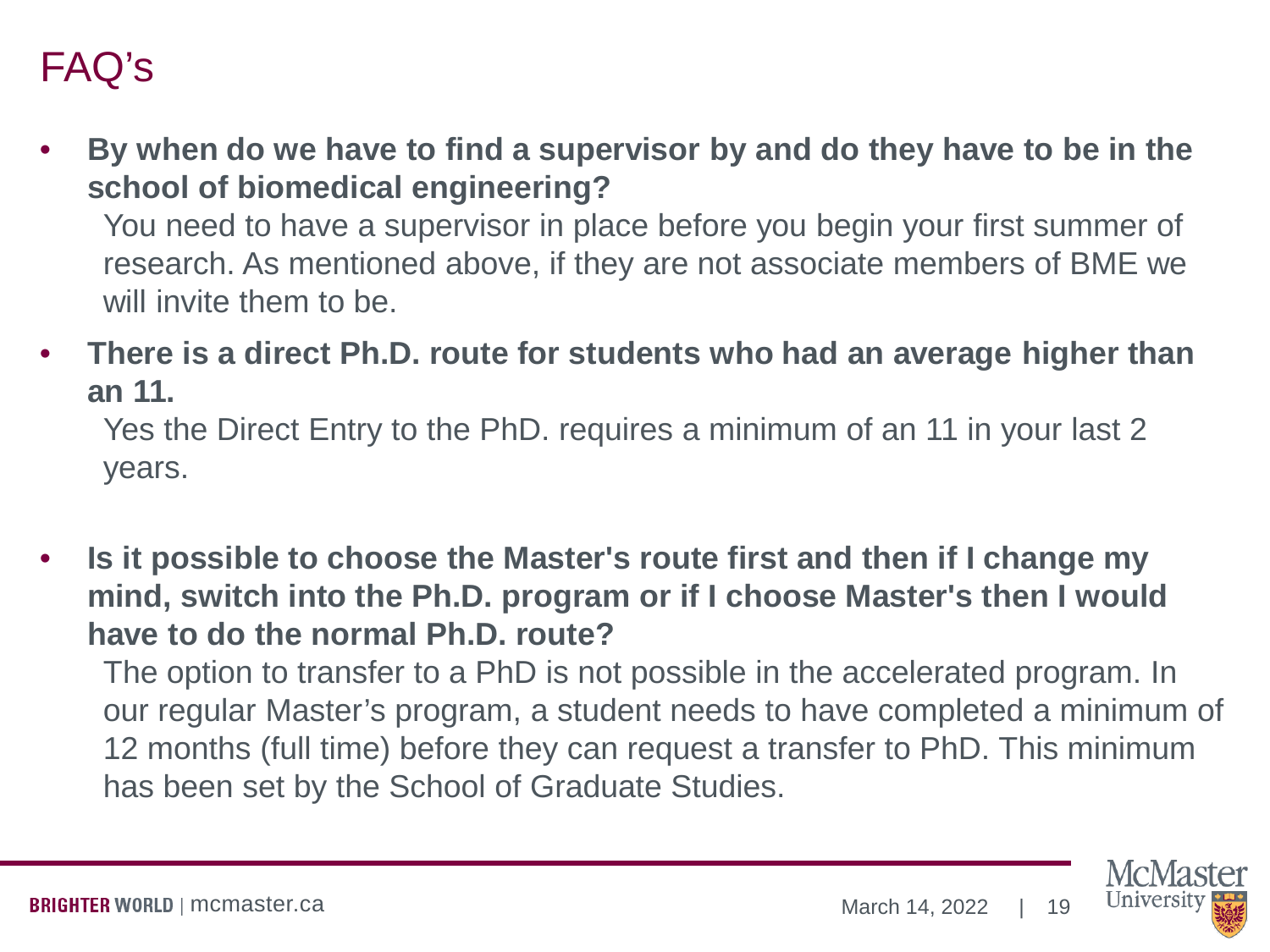• **I want to know about admission after working for a couple of years after the B.Eng.BME degree.**

Yes, you are welcome to apply to the accelerated program if you have one of the requisite 600 level courses and one research semester completed, and you will be doing the accelerated MASc with the faculty member who supervised you for that summer of research. If you do not have these you are welcome to apply for the regular MASc.

- **Is it just IBEHS 4F04 and IBEHS 4QZ3 that we have to take at the 600 level?** It is either 4F04 or 4Qz3 that are required, not both. Grad studies only permits one 600 level course in the MASc or PhD programs
- **What happens if we decide later on that we don't want to do it anymore? Will we be penalized in any way?** No

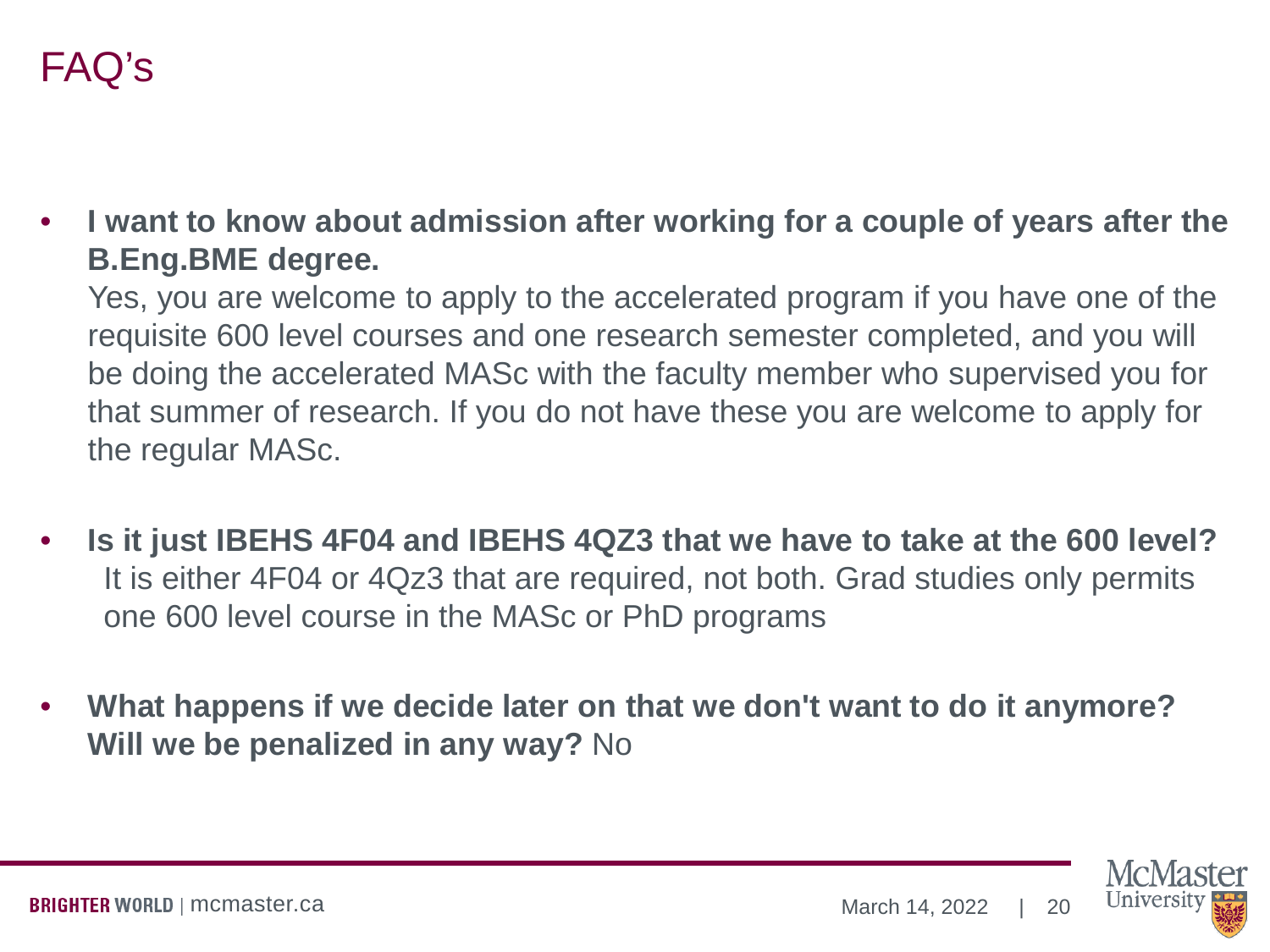• **Are there specific grade requirements as well?**

For the Master's a minimum of a B+ average in both the 4th & 5th year. That is the same requirement as our regular Master's program. The Direct Entry to the PhD. is an A - in the last two years.

#### • **What is the application process?**

The application process is clearly laid out on our web site - [How to Apply](https://www.eng.mcmaster.ca/msbe/programs/degree-options/masc/accelerated-option#how-apply)

• **When is the last day to make the decision? Are we able to opt out after choosing the program? What are the consequences?**

We can make an offer just prior to a term start date, however, offers usually go out to students well before that. If you decide not to enter the graduate program after you have met the requirements, there is no penalty. If you apply however, you will be required to pay the application fee to the School of Graduate Studies and it is non-refundable.

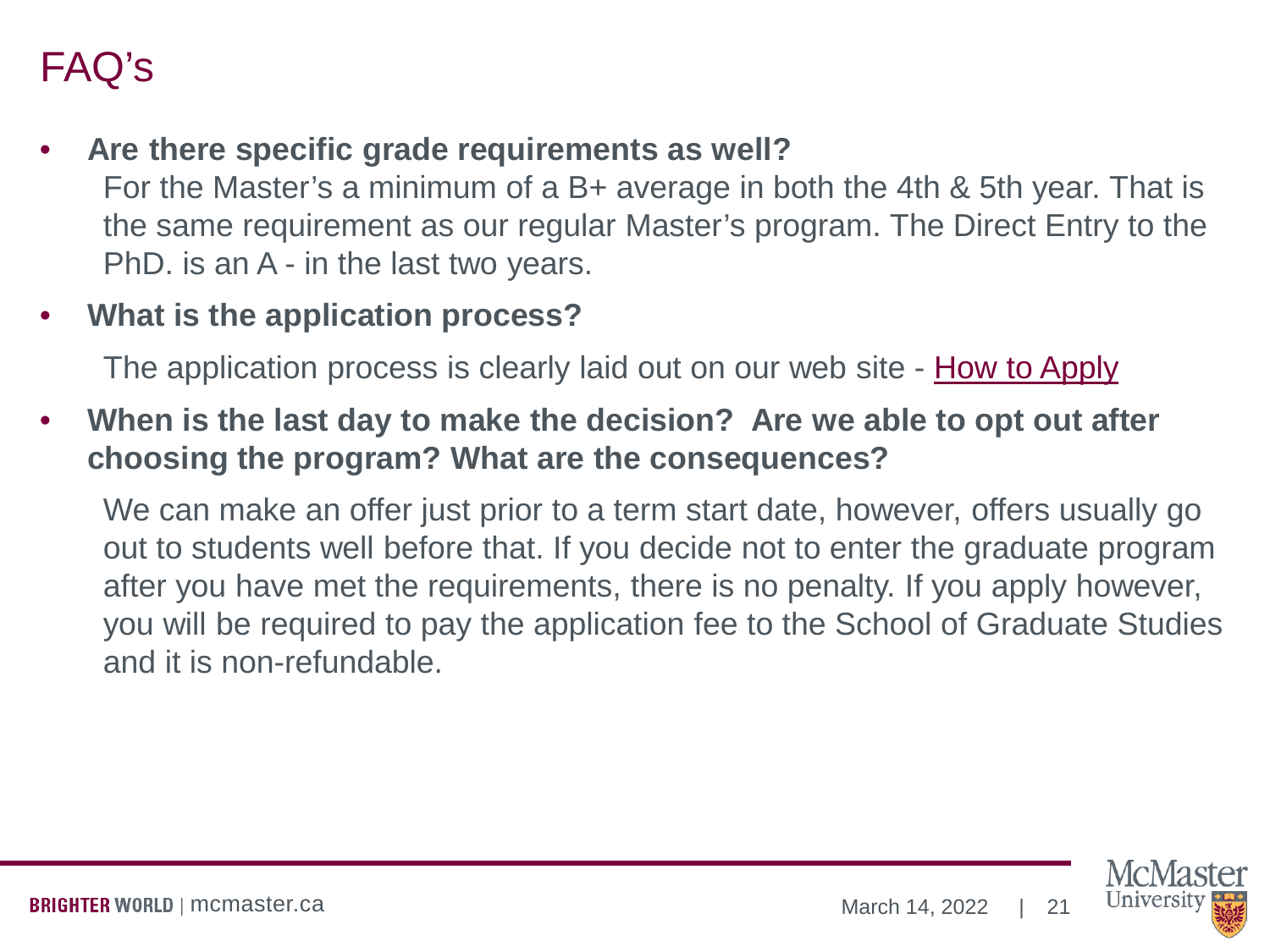• **What kind of research will grad students be conducting? Which professors can we work with and where can we find their research?**

The research project is decided on by the supervisor and it varies. Look at the individual web sites of our Associate Members to see the types of research current being worked on.<https://www.eng.mcmaster.ca/msbe/people/faculty> For faculty members, who are not currently Associate Members, it will be the research areas that they are currently working on. They too will have a profile on McMaster's web site.

#### • **When and how do we apply for the program?**

[The deadline dates to apply for the various intakes are available on the How to](https://www.eng.mcmaster.ca/msbe/programs/degree-options/masc/accelerated-option#how-apply)  Apply page. The next intake is for September 1, 2022 and application portal is now open. You would apply to that intake and we would change your start day in the offer letter to May 2022.

• **How do we find a supervisor and can the research involved count towards the 12 months required for the co-op undergraduate program?** We have created a web page with ['Tips to Finding a Supervisor](https://www.eng.mcmaster.ca/msbe/programs/degree-options/masc/accelerated-option#tab-8)'. As a graduate student you would start a new research project. Early in the planning of the accelerated program we explored the idea of the undergraduate research term being counted as a co-op term. However, this absolutely is not possible.

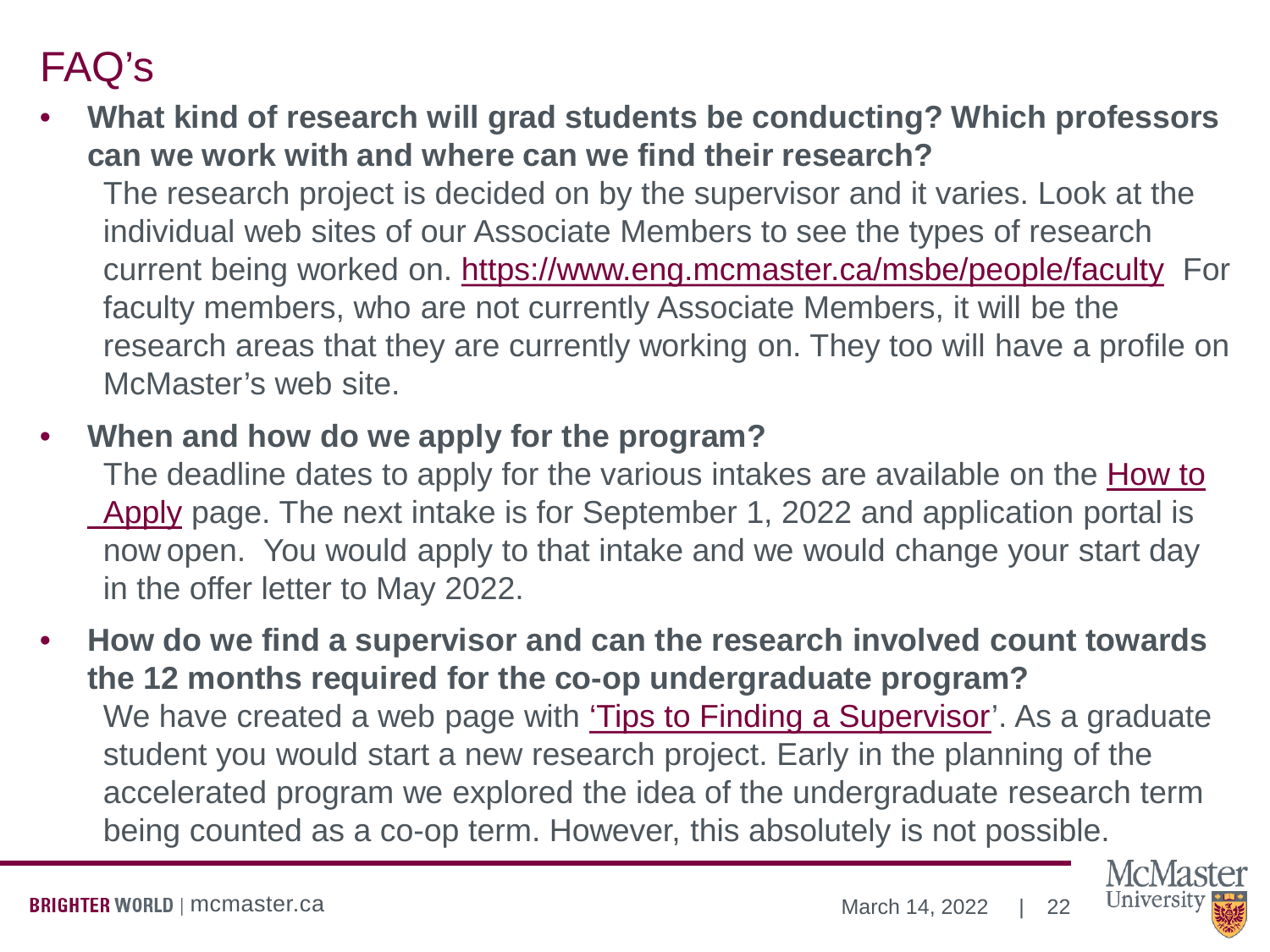• **Is there any estimate of tuition costs for a BME masters?**

Tuition Fees are available on the Office of the Registrar's web site. It varies for Canadian and Visa students. Currently fees for a 1 year Master program for Canadian students is \$6307.20 per year, or \$2102.40 per term. It should be noted, however, that you are paid when doing a research-based graduate degree. The pay comes primarily from the faculty, TAing and your research supervisor. This base annual salary for a BME MASc Canadian student is \$23,000., while a PhD Canadian base student salary is \$26,000.

• **If we are planning to do a 16 month co-op at the end of Fourth year, is it possible to do the research term after? (possibly after 5th year?)** Unfortunately, you cannot do your 1st research term after you've completed your 5th year, it must be done in the summer of your 4th year. You would start your 2nd research work term in May, once you've been admitted into the graduate program..

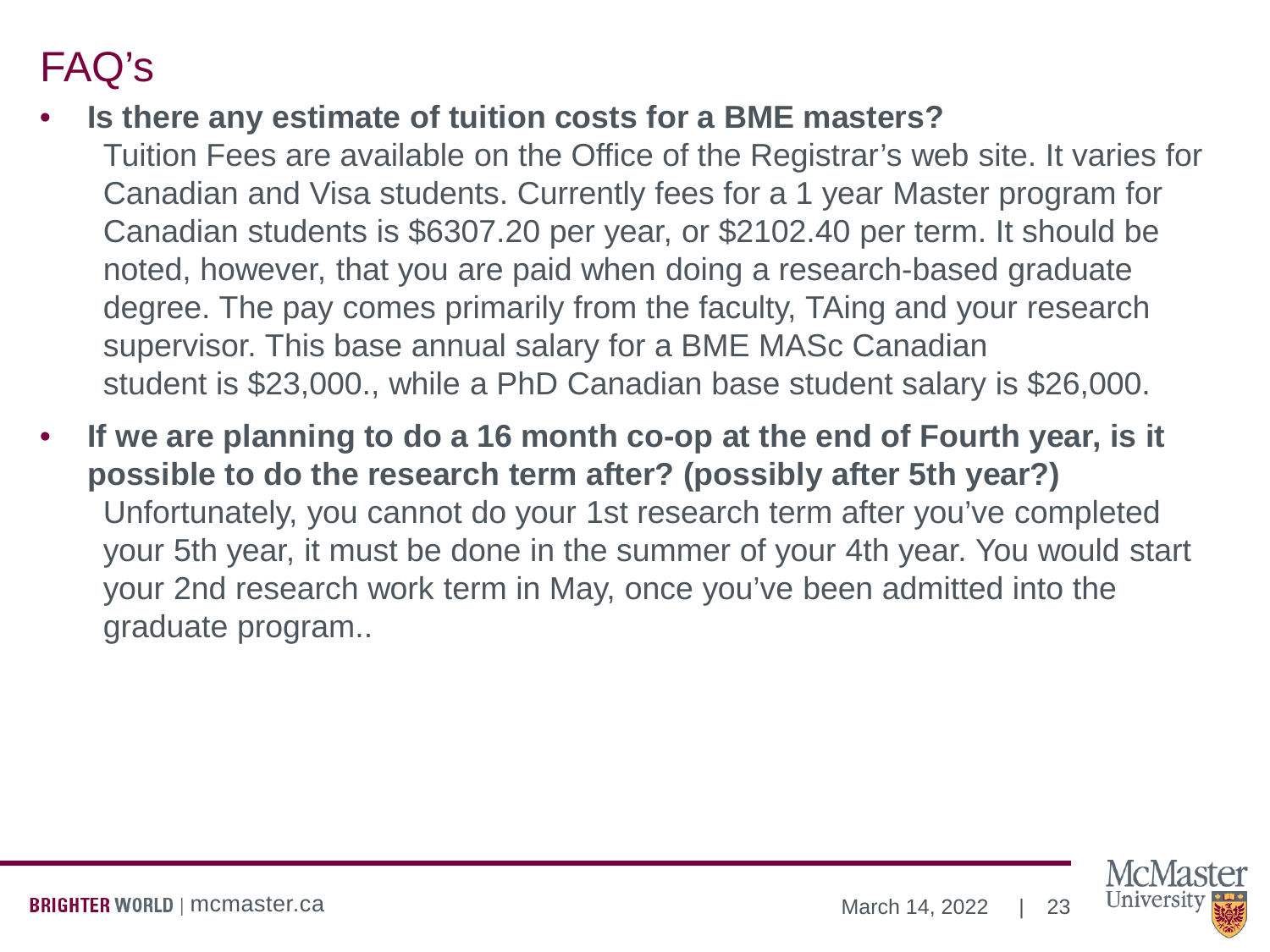• **Do research terms only have to be done under the supervision of staff members who are part of the School of Biomedical Engineering?** You are welcome to approach any faculty member in Engineering, FHS or anywhere on campus. If they agree to supervising a project with you, we will invite them to become an Associate Member of the School. They are required to be a part of the School in order to supervise graduate students.

#### • **When should we start preparing for it?**

At the end of your 3rd year, you are to email the instructor of IBHS 4F04 and indicate that you want to take that course at the 600 level. This is the required course you need to take in order to be eligible for the Accelerated Master's. You are also asked to complete the 'Intent to Apply to the BME Accelerated' form that IBEHS has available.

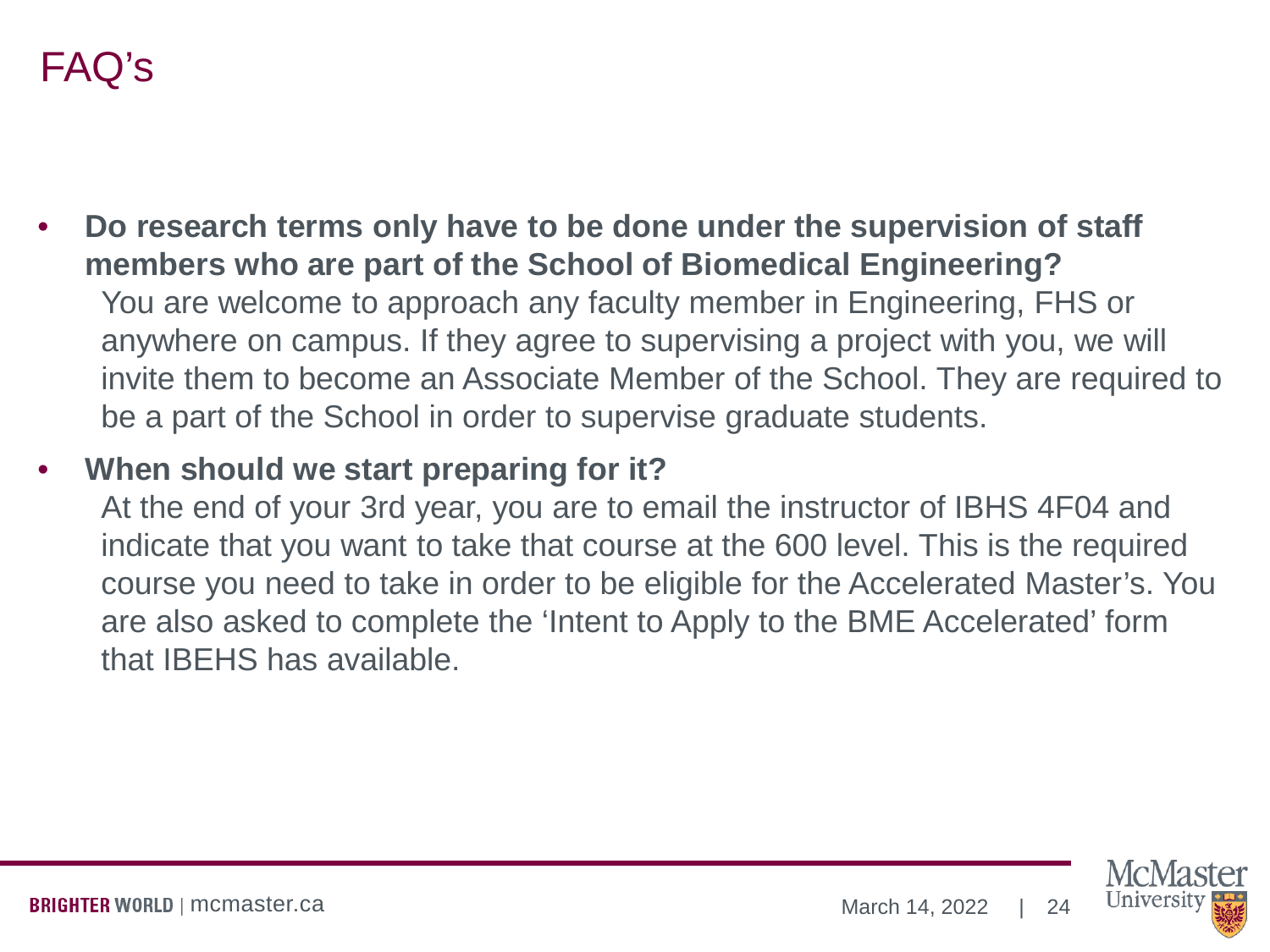• **Can we be co supervised with a lab outside of McMaster?** No. Professors who supervise students must be at McMaster. Sometimes, however, a faculty member sometimes gets a student to do some research at a lab at another university. That requires a formal agreement that must be in place between university faculty members but does not mean this is co-supervision. The faculty member at a different university can apply to be an "Adjunct Member' of McMaster BME and can act as a member of the grad student advisory committee. However, If this question refers to some of the McMaster affiliated teaching hospitals within the city then as long as they have a McMaster faculty appointment (not an adjunct appointment) then that is fine. All academic physicians and scientists at McMaster affiliated teaching hospitals do have McMaster faculty appointments. But a professor outside, like at Toronto, Brock, Waterloo, etc. is not acceptable.

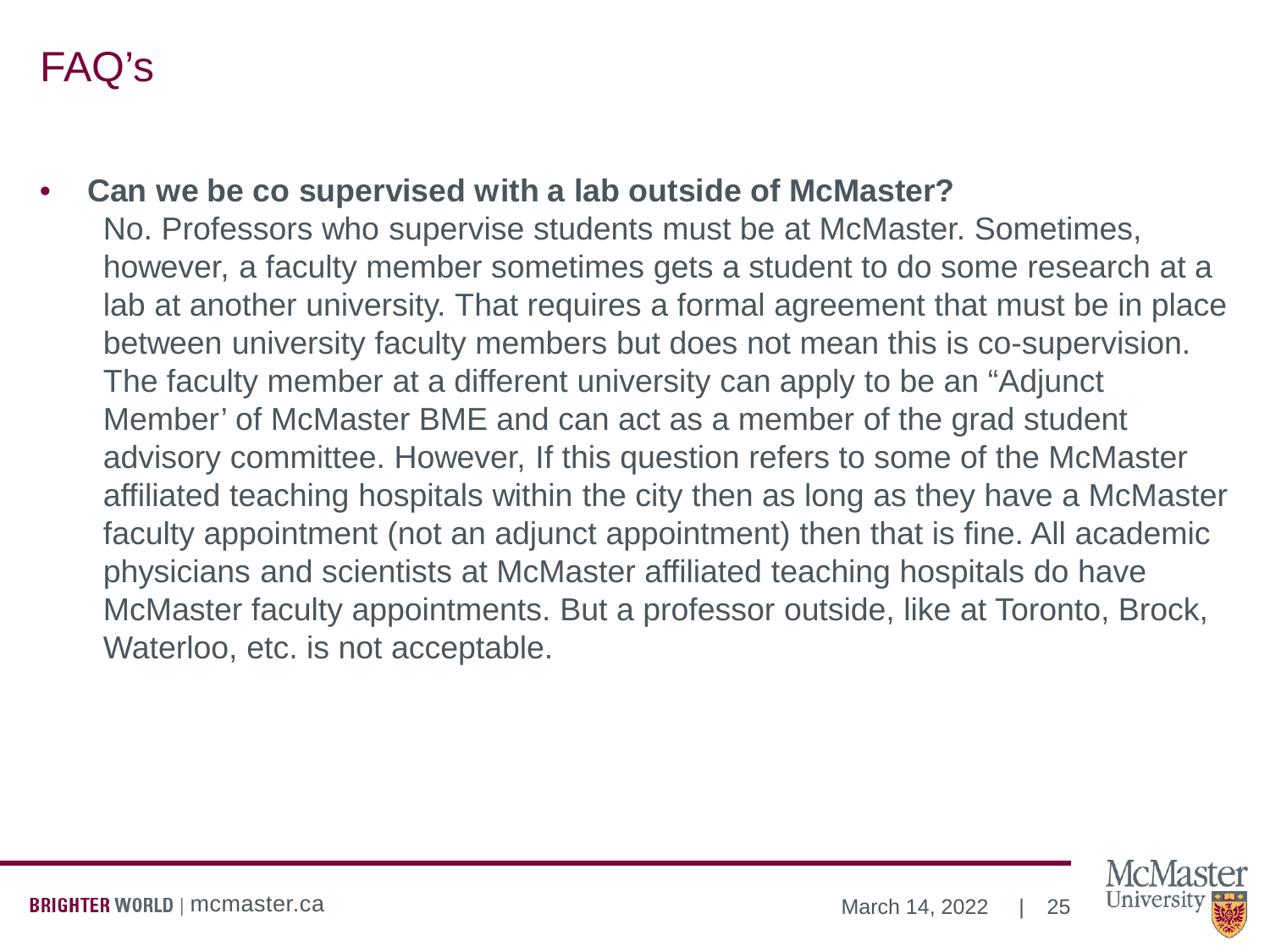#### BME Statistics



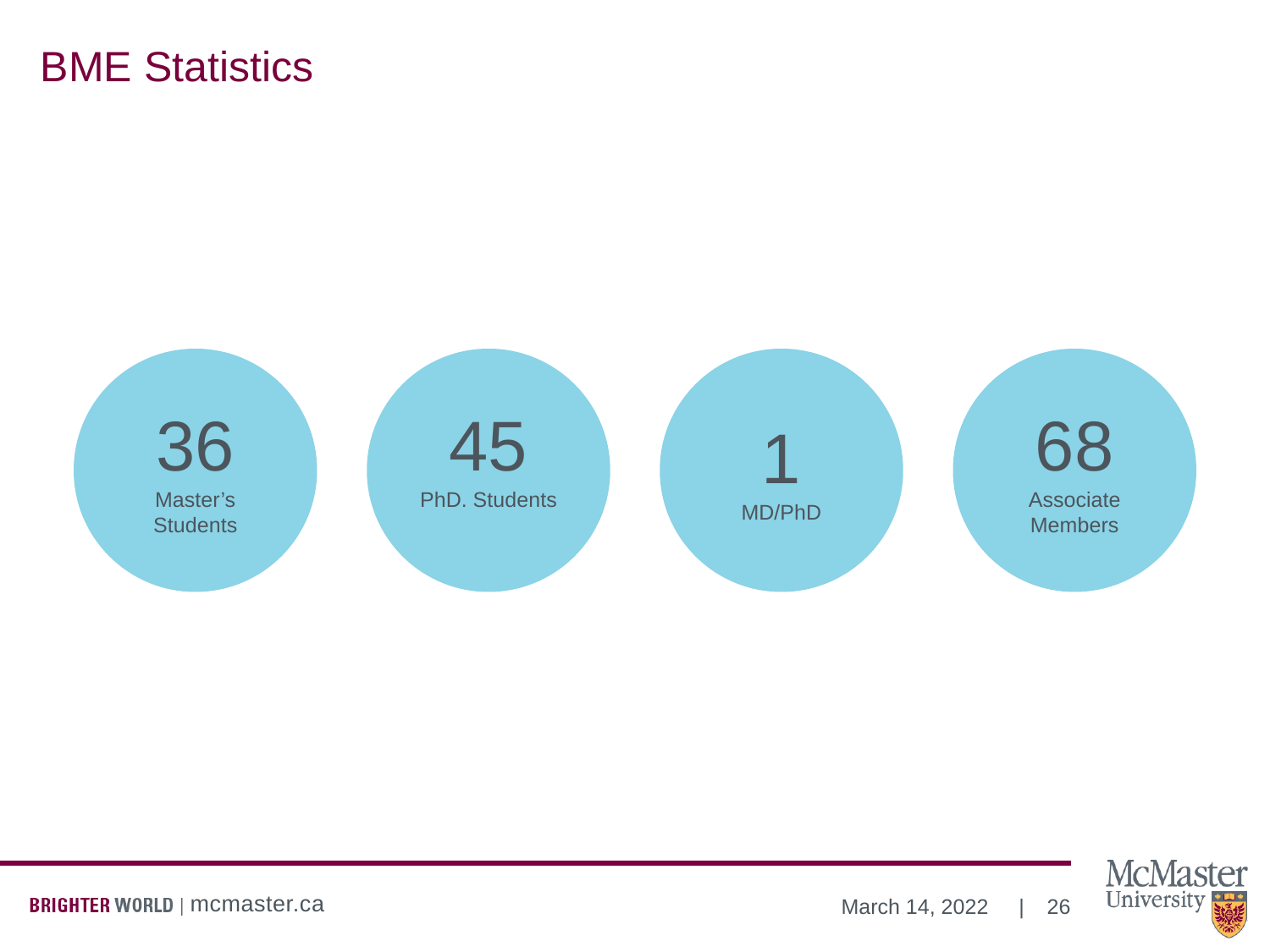# **Contact Us**



**Ravi Selvaganapathy** Co-Director, Engineering selvaga@mcmaster.ca

**Ram Mishra** Co-Director, Health Science mishrar@mcmaster.ca

**Jane Mah** Graduate Administrative Assistant [jane@mcmaster.ca](mailto:jane@mcmaster.ca)

**Sandy Zakaria** Student Ambassador zakarias@mcmaster.ca